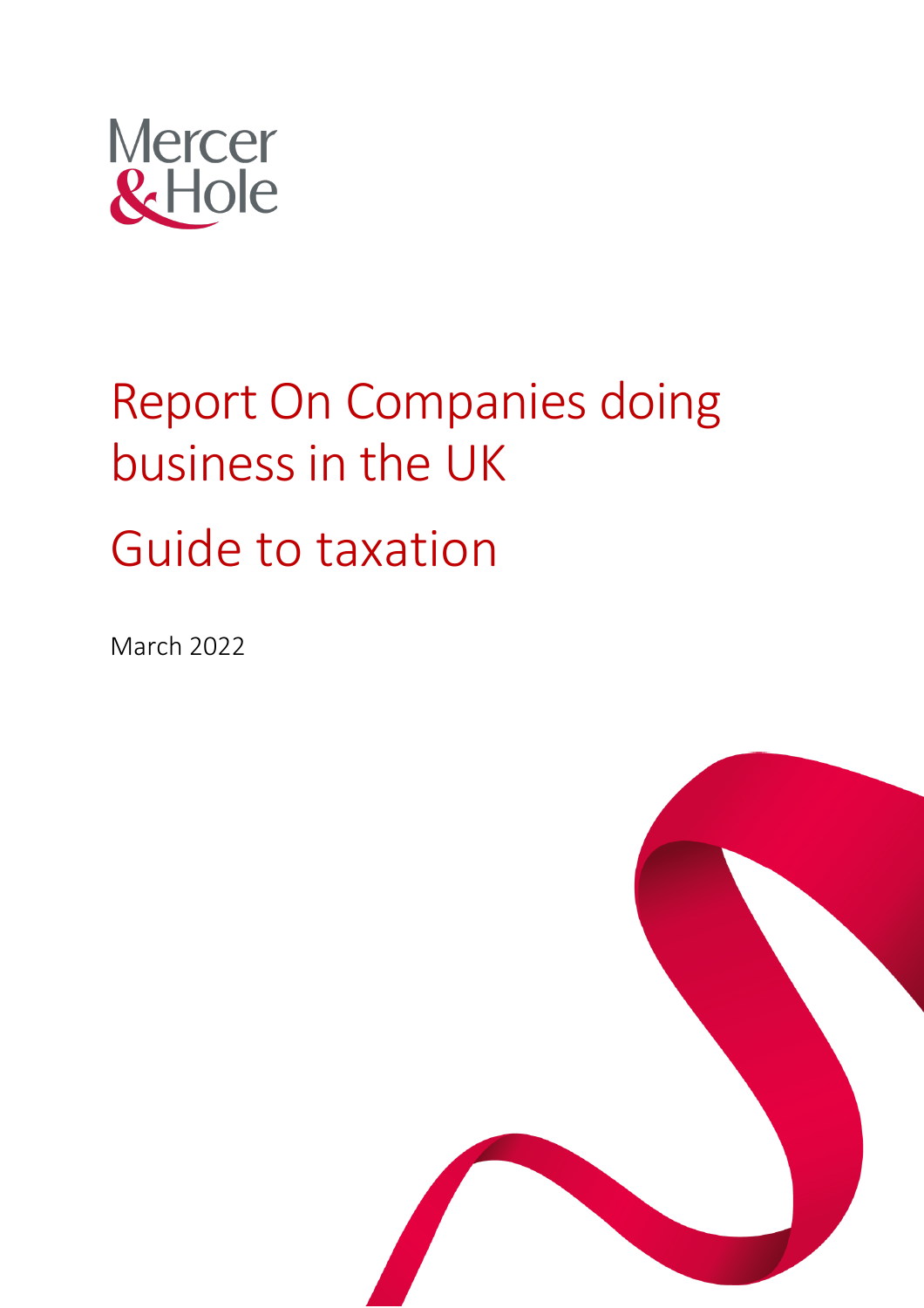

# **Contents**

| 1.  |  |
|-----|--|
| 2.  |  |
| 3.  |  |
| 4.  |  |
| 5.  |  |
| 6.  |  |
| 7.  |  |
| 8.  |  |
| 9.  |  |
| 10. |  |
| 11. |  |
| 12. |  |
| 13. |  |
|     |  |
|     |  |

# **Disclaimer**

This report is a general guide to corporate tax issues based on complex legislation. We would recommend that further specific advice be taken on individual circumstances. No action should be taken based solely on this document.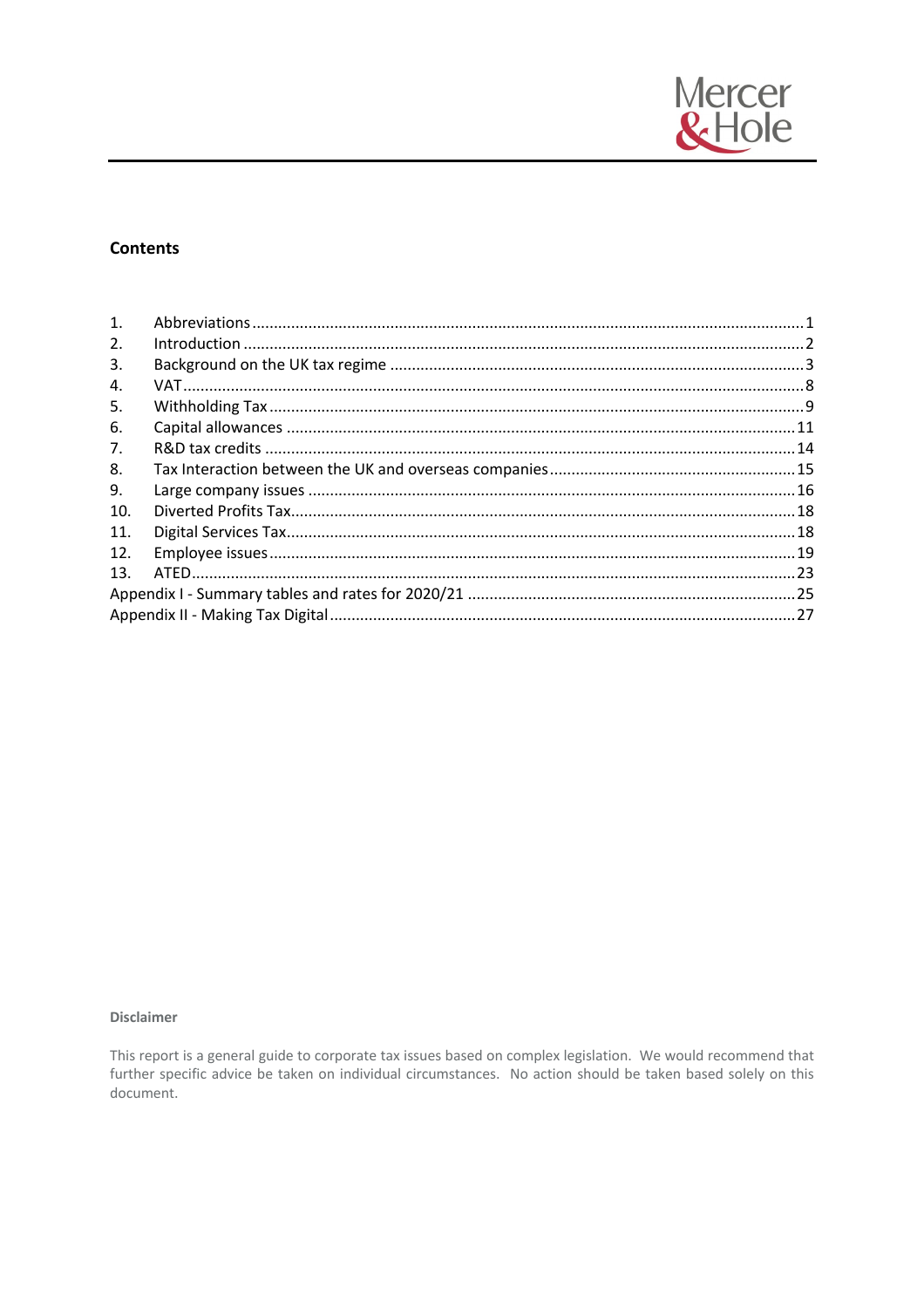

# **1. Abbreviations**

| Abbreviations used in this report      |             |  |  |
|----------------------------------------|-------------|--|--|
| Annual Tax on Enveloped Dwellings      | ATED        |  |  |
| Capital Gains Tax                      | CGT         |  |  |
| Controlled Foreign Company             | CFC         |  |  |
| Country by Country                     | CbC         |  |  |
| Department of Trade and Industry       | DTI         |  |  |
| Diverted Profits Tax                   | <b>DPT</b>  |  |  |
| <b>Enterprise Management Incentive</b> | <b>FMI</b>  |  |  |
| European Economic Area                 | <b>FFA</b>  |  |  |
| HM Revenue & Customs                   | <b>HMRC</b> |  |  |
|                                        |             |  |  |
| National Insurance Contributions       | NIC         |  |  |
| Pay As You Earn                        | <b>PAYE</b> |  |  |
| Quarterly Instalment Payments          | QIPs        |  |  |
| <b>Real Time Information</b>           | <b>RTI</b>  |  |  |
| <b>Real Estate Investment Trust</b>    | <b>REIT</b> |  |  |
| Research & Development                 | R&D         |  |  |
| Small & Medium sized Enterprises       | SME's       |  |  |
| <b>Special Buildings Allowance</b>     | <b>SBA</b>  |  |  |
| <b>Short Term Business Visitor</b>     | <b>STBV</b> |  |  |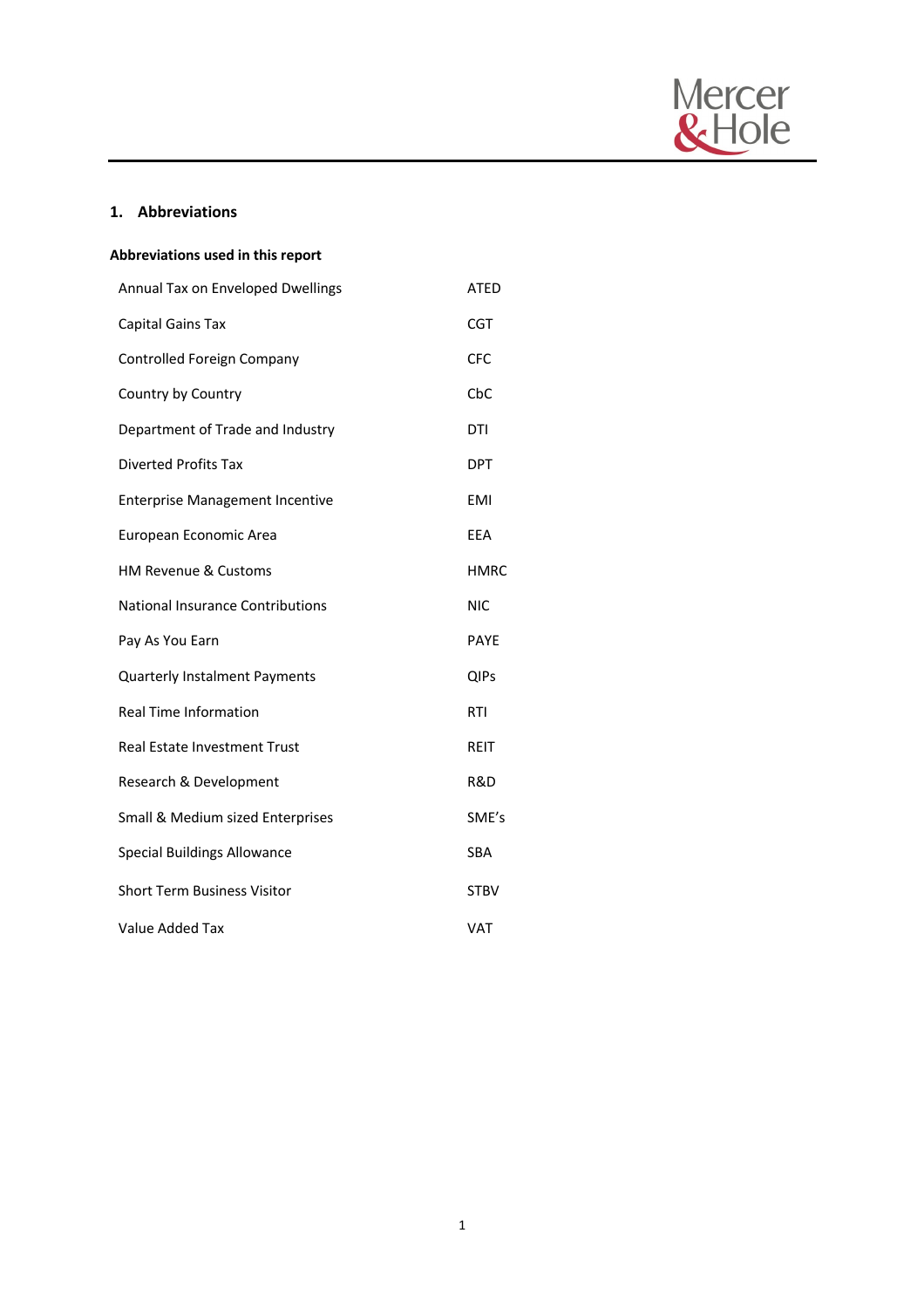

# **2. Introduction**

This guide is designed to provide a high level overview of some of the tax regulations that you need to be aware of if you are doing business in the UK. The UK tax legislation is a complex and ever evolving body of regulation. At Mercer & Hole we have a team able to advise on all aspects of UK taxation from choosing an appropriate vehicle through which to trade, to registering a UK payroll. We are able to advise on corporation tax, business tax, personal tax and employment taxes as well as providing tax compliance services in each of these areas.

For a firm of our size, the depth and breadth of our tax knowledge and experience is unparalleled. More than half of our partners and consultants are qualified tax advisers and we firmly believe that this emphasis on tax within the firm means that we offer a unique approach in the advice we provide to clients.

Our VAT advisers have many years of experience and can proactively advise on how to address any VAT issues that arise, from standard VAT compliance on operational matters to creative solutions for complex VAT issues that inevitably arise from time to time.

As a firm we also have an outsourcing team who are able to provide cost effective, timely, reliable and flexible services to suit your needs. With professional accounting expertise partnered with Quickbooks, Xero and Sage we can support your finance functions.

Our team is always happy to have an initial discussion on how we can help your business operate within the UK. Please feel free to make contact with any of the team listed below:

| Ross Lane      | ross.lane@mercerhole.co.uk      |
|----------------|---------------------------------|
| Mark Pashley   | mark.pashley@mercerhole.co.uk   |
| Jacqui Gudgion | jacqui.gudgion@mercerhole.co.uk |
| David Hadley   | david.hadley@mercerhole.co.uk   |
| Mansel Turnham | Mansel.turnham@mercerhole.co.uk |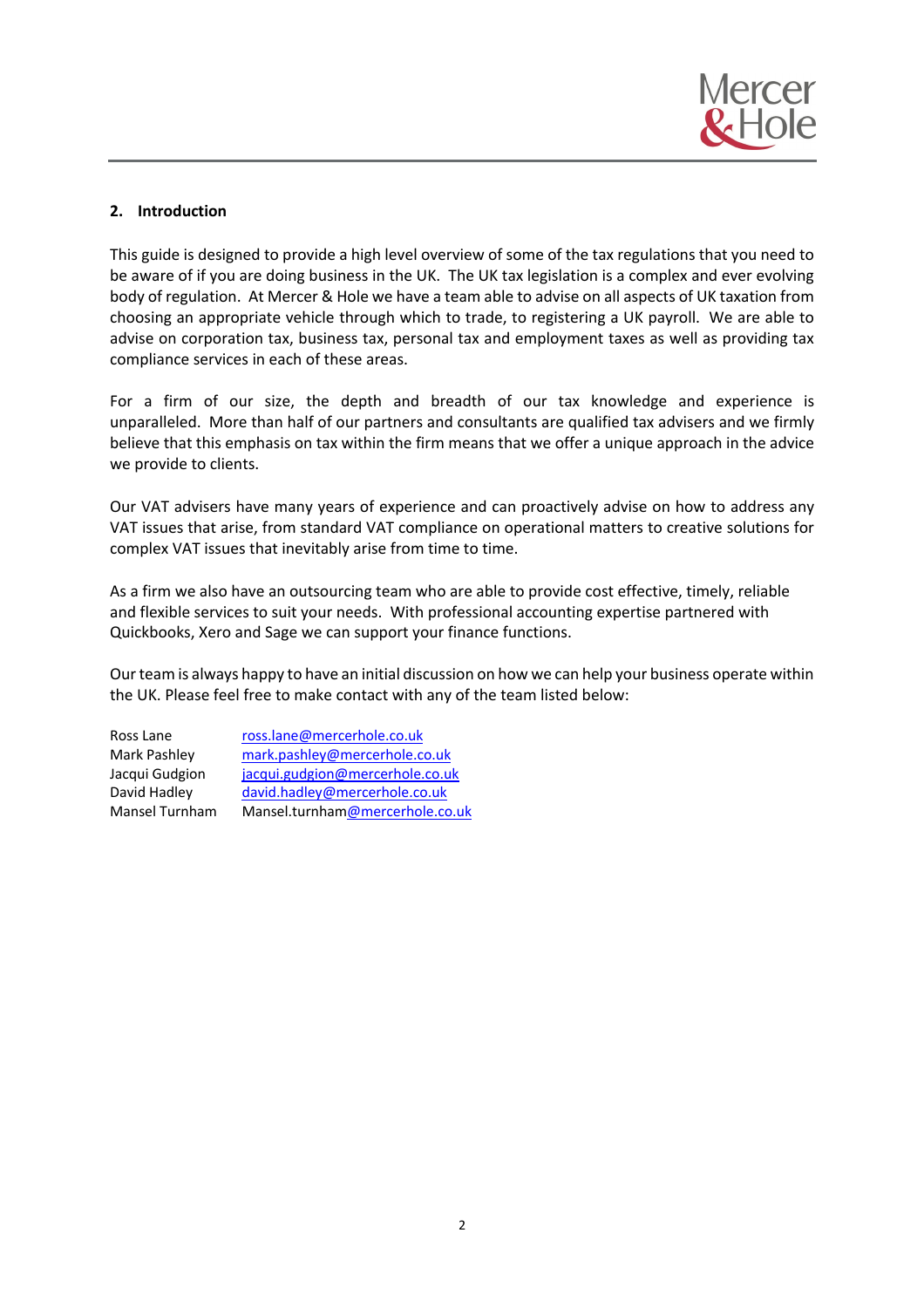

# **3. Background on the UK tax regime**

## *Tax periods*

Generally in the UK, returns are due on a tax year basis. The tax year runs from 6 April to 5 April. The tax year 2021/22 runs from 6 April 2020 to 5 April 2022.

The exception to this is for corporation tax where companies are taxed at the prevailing rate on the basis of their accounting period. If this stradles 1 April and there is change in the prevailing rate of corporation tax, the profits of the accounting period are allocated pro rata to determine the tax due.

## *The charge to tax – individuals*

Individuals resident in the UK are liable to UK income tax and CGT on their worldwide income and gains, with specific exemptions for those individuals resident but not domiciled in the UK.

Non-residents are subject to tax on UK sourced income and earnings. They are also subject to CGT on the disposal of UK residential property and, from April 2019, UK commecial property. The charge on commercial property applies from 1 April 2019 for companies and 6 April 2019 for individuals and other entities. In addition, from April 2019 non-residents who sell shares in companies that derive 75% or more of their value from UK land will potentially be subject to CGT at disposal. The gain must be reported, and tax due paid, within 60 days of completion (30 days for completions before 27 October 2021).

## *UK tax residence is now statutorily defined.*

The principle of domicile is complex but from 6 April 2017 individuals can be deemed UK domicile if they have been UK tax resident for 15 of the previous 20 years or become UK tax resident and were born in the UK.

UK tax rates for 2021/22 are detailed in Appendix I.

## *The charge to tax - companies*

Companies fall within the UK tax regime if they are incorporated in the UK, or are incorporated outside the UK but are managed and controlled within the UK. Where a company is potentially resident in more than one jurisdiction under the rules relevant to each, the relevant tax treaty should apply to determine tax residency.

Tax is charged on the company's total income and gains, including trading profits, rents, investment income, interest and chargeable gains, with a deduction for allowable expenses. Generally the start point for the tax calculations is the accounts profit which is then adjusted for tax purposes. Some of the most common adjustments are:-

- Expenditure that is not incurred wholly and exclusively for business purposes;
- Amortisation of capital expenditure deducted in the accounts by way of depreciation must generally be added back to the net profit or loss figure in the accounts and statutory 'capital allowances' are deducted instead;
- Certain expenses are allowed against total profits, rather than trading profits, on a 'paid basis' (e.g. patent royalties);
- General provisions, and provisions for contingent or future losses, contained in the accounts must be added back as only specific provisions are permitted as deductions for tax purposes.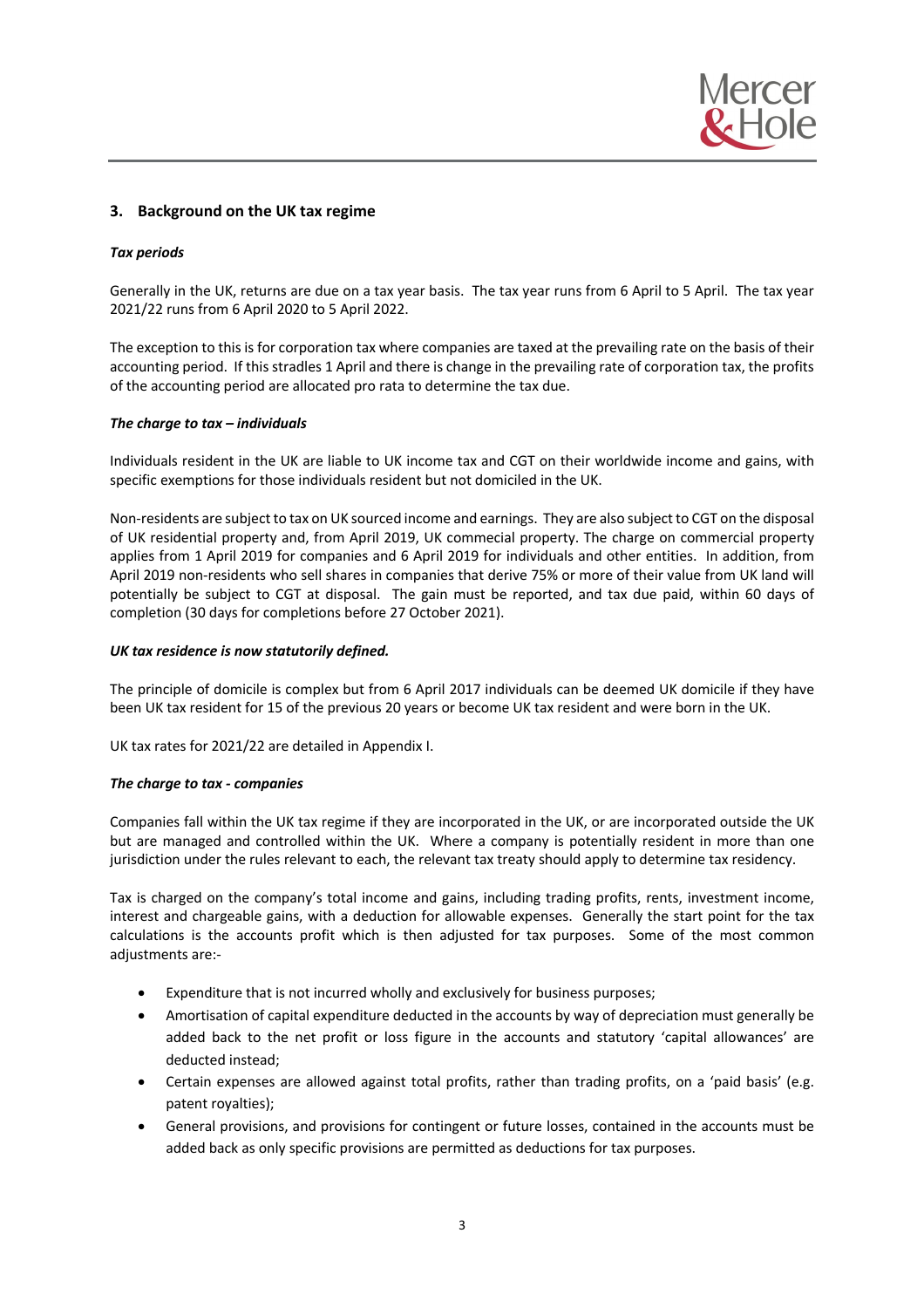

Additionally, companies that are incorporated, managed and controlled outside the UK but have a permanent establishment within the UK will be liable to UK tax on the profits attributable to such an establishment. Where the UK company itself has a branch in an overseas jurisdiction it is liable to UK tax on those profits with, normally, a credit for local tax paid. However, it is possible to elect for exemption from UK tax on profits (and obtain no relief for losses) of overseas branches and pay tax only in the overseas jurisdiction.

Non-UK resident companies without a UK establishment are subject to UK income tax at 20% on rental profit received from UK properties. They are also subject to CGT on disposals of UK residential, and, from 1 April 2019, commercial properties. Additionally, from 6 April 2020 non-resident corporate landlords are being transitioned from the income tax to the corporation tax regime.

# *Corporate Tax rates*

UK corporation tax rates are set for a twelve month period commencing 1 April each year. From 1 April 2017 the rate has been 19%, giving the UK one of the lowest tax rates in Europe, although from 1 April 2023 this rate is set to increase to 25%.

Capital gains (regarded as chargeable gains for corporation tax purposes) are normally taxed on companies at the same rate as profits.

# *Tax payment dates*

Normally corporation tax is payable nine months and one day after the end of an accounting period. There are some adjustments to this where accounting periods are in excess of twelve months; for tax purposes the period is split into a twelve month period and a balancing period, and tax is payable separately for each period. On this basis, for a company with an accounting period end date of 31 December, its corporation tax would be payable on the 1 October following, so the tax for the period ended 31 December 2021 would be payable 1 October 2022.

However, for certain companies deemed to be 'large' for these purposes, corporation tax is payable in quarterly instalments ("QIPs") in advance, based on estimated taxable profits. Companies fall within the quarterly instalments regime where:-

- The taxable profits are above the full corporation tax limit (see below) for two consecutive years; in which case instalments are due for the second year; or
- They have anticipated taxable profits of £10 million or more.

The full corporation tax limit is £1.5 million; divided by the number of world-wide active (i.e. not dormant) companies in the group.

The payment dates for such instalments are the 14th day of the 7th, 10th, 13th and 16th months after the start of a twelve month accounting period. As an example, for a company with an accounting period end of 31 December 2021 the instalment dates would be 14 July 2021, 14 October 2021, 14 January 2022 and 14 April 2022. It is expected that profit forecasts will be reviewed each quarter and a payment made to reflect the proportional tax on the then anticipated overall profit so any shortfalls or overpayments are adjusted for on an on-going basis. Interest is charged on any tax paid late and HMRC reserve the right to levy penalties if they believe a company has knowingly and deliberately underpaid the instalments.

The QIPs rules changed for accounting periods beginning on or after 1 April 2019 for companies with taxable profits in excess of £20 million (again the limit is reduced pro-rata where the company is part of a group). Under the new rules the QIPs will need to be paid earlier. The due dates under the new rules will be:-

- Two months and 13 days after the start of the accounting period;
- Three months after the first instalment;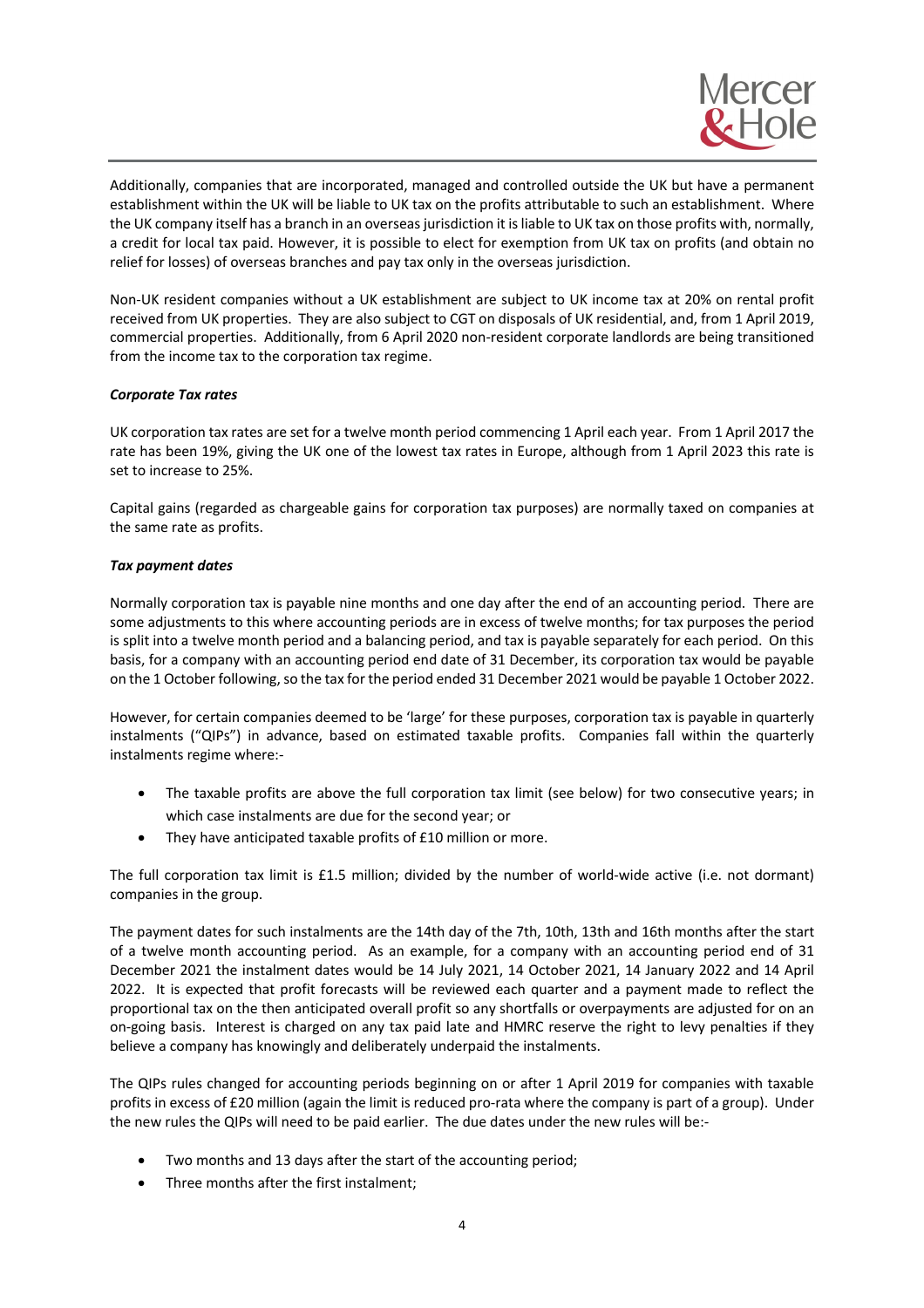

- Three months after the second instalment;
- Three months after the third instalment.

Thus for the accounting year ending 31 December 2021 the due dates are 13 March, 13 June, 13 September and 13 December 2021.

The net effect will be to bring forward the due dates for many larger companies and groups.

The above summary demonstrates the need to know precisely how many companies are within a group structure.

## *Tax compliance obligations*

The UK operates a self-assessment system that puts the onus for calculating and reporting taxable profits on the taxpayer, with penalties for non-compliance.

The current regime provides for on-line reporting of all taxes.

## *Corporation tax*

A company has to register with HMRC and is then required to submit annually its accounts, a computation of taxable profits and a formal return. The deadline for submission to HMRC is twelve months from the end of the accounting period.

# *Value Added Tax (VAT)*

Companies with anticipated general turnover in excess of £85,000 are required to register for VAT and will be given a VAT registration number. Once registered, the company has to account for VAT on its sales and other supplies. Generally the rate of VAT is 20% but this can be reduced e.g. on certain exports, to 0%. It is also usually possible to reclaim VAT on some costs incurred. A return, normally quarterly, is required by HMRC together with payment of any excess of VAT charged over VAT reclaimable. Any excess of VAT incurred is repayable. Some goods and services may be exempt from VAT which may affect the calculation of VAT in the period.

VAT is also chargeable on the importation of goods and on some services from countries outside the EU. The VAT is payable at the time and place of entry to the UK, though in some instances it is possible to enter into deferment schemes.

It may be sensible for businesses to register for VAT as intending traders so they can reclaim VAT on costs incurred. This can be attractive as it permits VAT recovery on current and certain pre-registration business costs. VAT on goods purchased four years prior to, and on services purchased six months prior to, registration is potentially recoverable. Where a holding company is involved, special consideration should be given to the recoverability of VAT. Please see section three for further details on VAT.

## *Employment issues*

Companies that will have employees are required to register with HMRC and will receive an employer reference. Staff are paid under deduction income tax and NIC under the PAYE system. The income tax is calculated by reference to coding notices issued by HMRC; NIC is calculated by reference to specified rates and bands. In addition to amounts deducted from employees, the company, as their employer, is required to account for employer's NIC at 13.8%; this is an additional cost of employment. Since 6 April 2016 there is an exemption from this charge in relation to employees aged under 25.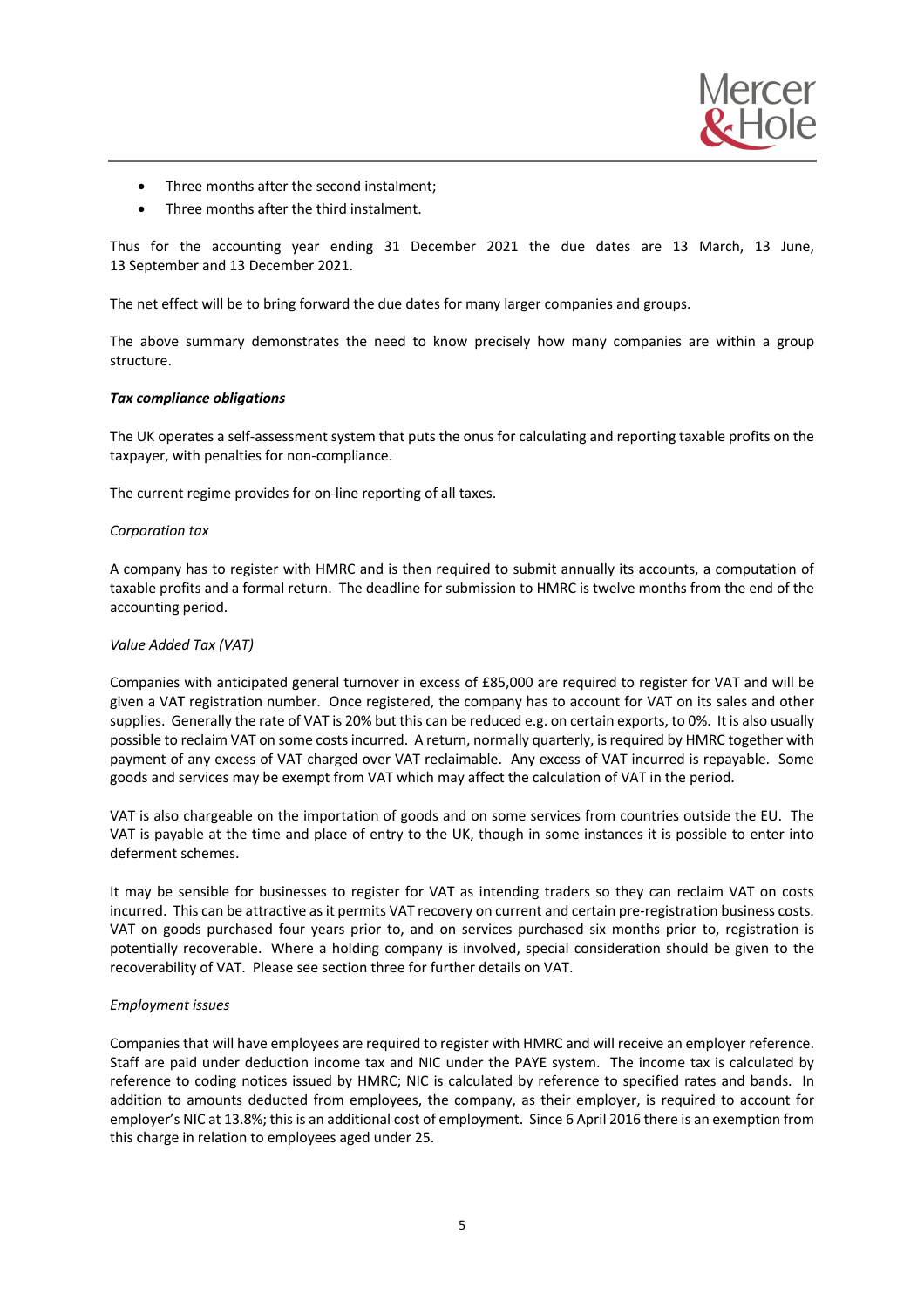

PAYE returns and payments are due monthly together with certain other specified information under the RTI reporting system now in force. RTI places additional obligations on employers with penalties on late returns and payments.

Where a company provides taxable benefits e.g. accommodation, car, company credit card, for employees, it is required to provide a return of such benefits and expenses on a tax year basis. The returns are due by 6 July following the 5 April year end. There are some reliefs available in relation to employees on temporary secondment to a UK company.

Employer's NIC at 13.8% is also due on taxable benefits. In this instance the NIC payment is due on 19 July.

Additional returns are due on share movements, options, etc., provided to officers or employees (directly or via a family member) again due by 6 July following the 5 April year end.

## *Losses (corporation tax)*

## *Trading losses*

For accounting periods starting on or after 1 April 2017 there was a significant change in the way that corporate tax losses can be utilised. Where an accounting period straddles 1 April 2017 the period is treated as two separate accounting periods and profits and losses are apportioned between the two periods. This is done on a time basis unless that would produce a result that is unjust or unreasonable in which case a just and reasonable basis is used.

# *Pre 1 April 2017 losses*

Trading losses arising before 1 April 2017 may be set off in the following ways:-

- (a) Against any profits of the same company for the same accounting period;
- (b) Against the trading profits of the same trade in subsequent accounting periods, without time limit;
- (c) Against any profits of the same company in the year preceding the accounting period in which the loss is incurred; and
- (d) Against any profits of other companies in the same group in the same accounting period.

Trading losses may be set off under (c) against profits of whatever kind falling within the period (duly apportioned, if necessary), first against the profits of the most recent relevant accounting period and, if relevant, against the profits of earlier periods. In order to claim this relief, the company must have been carrying on the trade in respect of which the loss is claimed during the accounting period in question.

From 1 April 2017 the offset of losses brought forward is restricted to 50% of the annual profits of the relevant trade in the relevant period. There is, however, a £5 million annual allowance; the restriction only applies to profits over the first £5 million. The 50% restriction will, therefore, not usually have an impact on SMEs. However, the £5 million allowance applies on a group basis and must be allocated between group members. Groups are given the freedom to determine how the allowance is allocated.

# *Post 31 March 2017 losses*

Trading losses arising on or after 1 April 2017 may be set off in the following ways:-

- (a) Against any profits of the same company for the same accounting period;
- (b) Against any profits of the same company in subsequent accounting periods, without time limit;
- (c) Against any profits of the same company in the year preceding the accounting period in which the loss is incurred;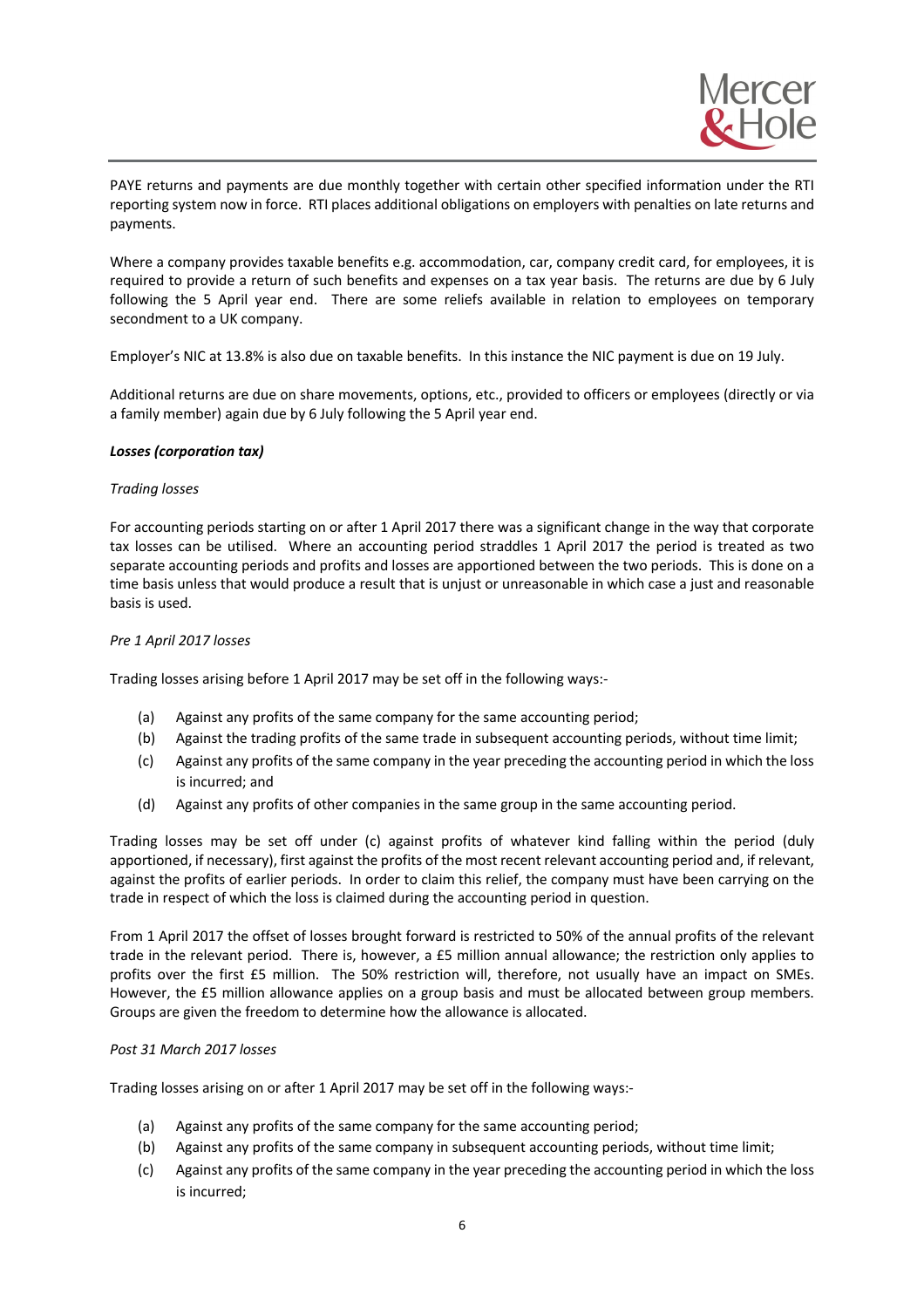

- (d) Against any profits of other companies in the same group in the same accounting period; and
- (e) Against any profits of other companies in the same group in subsequent periods, without time limit.

The new rules are, therefore, more generous and flexible. Again though, the annual profits that can be relieved by carried forward losses are limited to 50% of such annual profits, but subject to the £5 million allowance.

There are, however, anti-avoidance rules that mean in some cases trading losses can still only be carried forward and offset against profits of the same trade.

Certain industries are subject to slightly different rules in connection with the loss rules. These include banks, life assurance companies, oil and gas activities, creative industries companies (film, TV, video games and orchestras), REITS and furnished holiday lettings. There are also some special rules relating to Northern Ireland.

# *Property losses*

Separate rules applied to losses on property income prior to 1 April 2017. Within the property company these losses could be offset against other profits in the same accounting period and could be offset against profits arising in the next accounting period, provided it continues with the property businesses. Property losses could not be carried back to be offset against profits from earlier accounting periods.

Where the property company was a member of a group then losses on property income could be offset against profits of other members of the group, but only if the overall result of the company was a loss.

These rules still apply to losses arising before 1 April 2017 but losses carried forward are now subject to the 50% restriction, subject to the £5 million exemption (see above). Losses post 31 March 2017 follow similar rules to trading losses detailed above.

## *Chargeable gains and losses*

UK resident companies pay corporation tax on gains on the disposal of chargeable capital assets (e.g. property) at the relevant corporation tax rate.

The chargeable gain is calculated as the difference between the net proceeds of sale for a chargeable asset and its purchase price together with any allowable expenditure (such as the incidental costs of acquisition) incurred on that asset. The resulting gain is then reduced by an 'Indexation Allowance' to ensure that the proportion of any gain produced by inflation is not taxed. However, this relief ceased with effect from 1 January 2018, subsequent increases in the allowance are not deductible.

Capital losses, (which may not be increased by inflation) may be utilised only against other gains in the current or subsequent accounts periods. From 1 April 2020 the 50% restriction on carried forward losses also applies to capital losses and the £5m allowances will also apply.

Capital losses may not be surrendered to other group companies but there are provisions for electing for gains to be taxable in a selected group company which, effectively, gives rise to the same position.

There is a potential exemption for chargeable gains (and no relief for losses) on the disposal of substantial (more than 10%) shareholdings in trading companies by corporate vendors. Where this exemption applies, no loss may be claimed where the disposal is less than the original cost.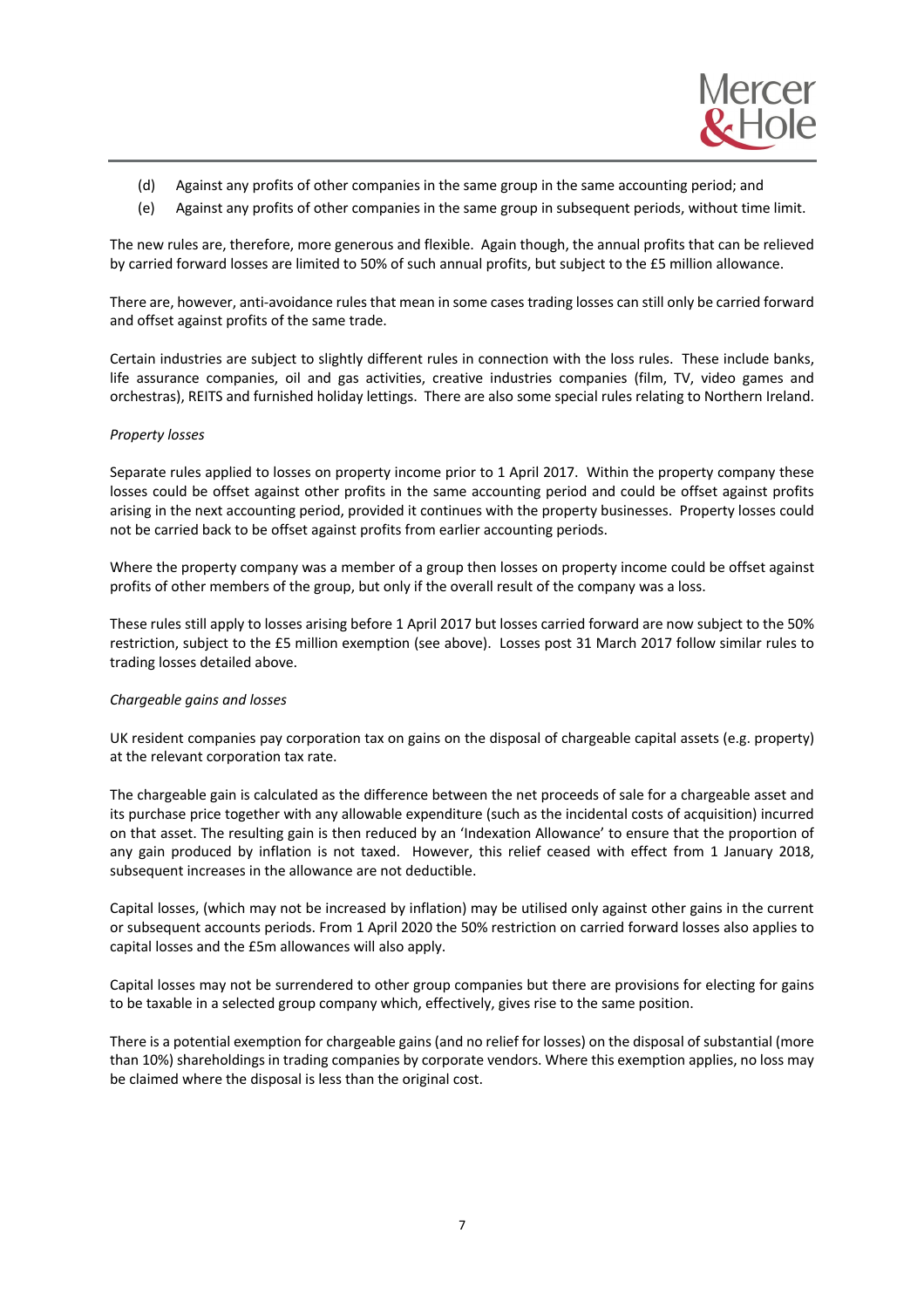## *Making Tax Digital*

'Making Tax Digital' is a significant change to the administration of the tax system. Further details can be found in Appendix II.

# **4. VAT**

The system of VAT in the UK is basically the same as that used in the rest of the EU but with some significant differences of detail.

VAT is charged on the supply of goods and services in the UK made by a taxable person in the course of furtherance of a business, unless the supplies are an exempt supply. A UK taxable person is anyone registered or liable to be registered for UK VAT.

VAT is effectively a tax on consumer expenditure so, in theory, the final burden of the tax should not fall on business activity. The VAT regime works under an input/output system. When a business buys goods orservices, it pays VAT to the supplier (input tax). When it sells goods or services, whether to another business or to a final consumer, it is required to charge VAT (output tax) unless the supplies are specifically relieved. The business must periodically total the input tax it incurs and deduct this from the output tax charged, paying the balance to HMRC.

The result of this should be that the final consumers bear the cost of VAT on the final price of the goods or services they purchase.

There are three rates of VAT on table supplies in the UK:-

- Standard rate 20%;
- Zero rate; and
- A 5% reduced rate that applies to limited goods and services.

VAT on property transactions is very complicated in terms of reclaim on acquisition, refurbishment, leases, options to tax, charging VAT on rent, etc. Advice should be taken on each transaction so the specific circumstances may be considered.

With effect from 1 April 2019 all VAT registered businesses will have to provide VAT information under the Making Tax Digital regime. With effect from 1 April 2021, MTD will require full digital links to be in place in a business accounting system.

HMRC will require business to account for VAT using functional compatible software approved by them which must include:-

- The taxable person's name, address and VAT number;
- The time and value of each supply made and the VAT charged;
- The time and value of each supply received, plus the amount of VAT recovered;
- The amount of any adjustments or corrections;
- The VAT exclusive value of each of the following outputs: standard rated, reduced rated, zero rated, except or outside the scope.

MTD requirements can be met by a number of software packages provided they are digitally linked, so, for example, a business could record sales and purchases in an accounting package, transfer the figures to a spreadsheet which calculates the return figures which then sends the information to bridging software to submit to HMRC.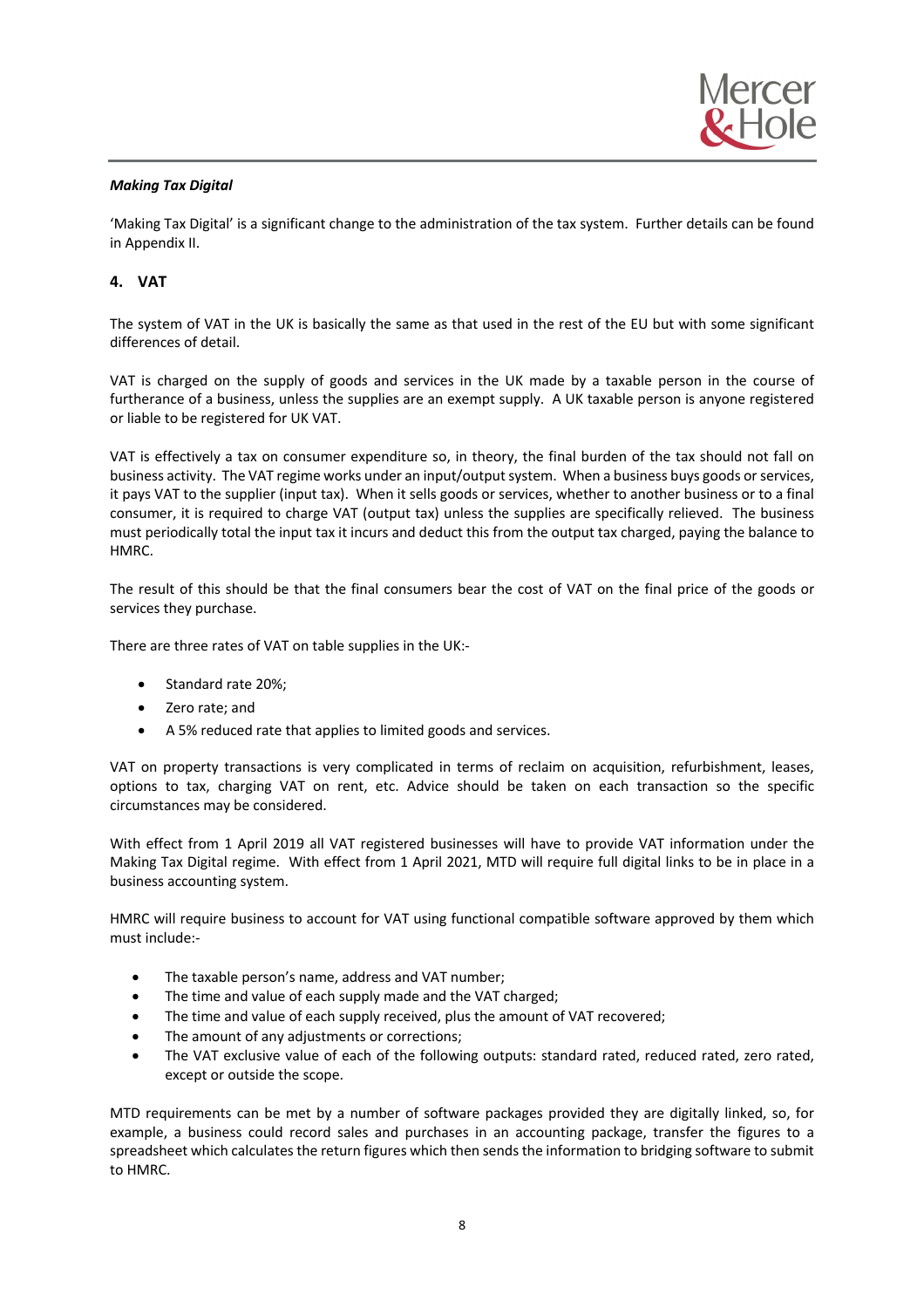

# **5. Withholding Tax**

## *Dividends*

The UK does not normally require the UK payer to withhold tax on dividend payments.

## *Interest*

A 20% withholding tax is imposed on interest payments to non-residents, unless the rate is reduced under the relevant tax treaty. This is not an automatic reduction and clearance needs to be obtained in advance from HMRC. HMRC have set up a treaty passport scheme to speed up the approval process. This involves the corporate lender registering with HMRC to be a "treaty passport holder". If the lender is on the list, the borrower only has to complete a notification form 30 days before making the first interest payment on the loan. HMRC will then issue a directive allowing interest to be paid at the relevant treaty rate.

Currently, interest payments to qualifying EU companies may be exempt if they satisfy the conditions applicable under the EU Interest and Royalties directive. Again this is not automatic and clearance must be granted by HMRC. Among the conditions are:-

- A UK company is paying interest or royalties to a company in another EU state; and
- One of the companies has a direct interest in at least 25% of the capital and voting rights of the other; or
- A third company has a direct interest of at least 25% of the capital and voting rights of both the companies.

The directive may not apply to the interest paid between group companies as there may not be a direct holding. In practice this is rarely an issue as the UK treaties with most EU countries reduce the withholding tax to 0% in any event. However, not all treaties do, so this could give rise to potential withholding tax following Brexit.

Withholding tax on interest can also often apply to interest paid to non-corporate UK tax residents.

# *Royalties*

There is a 20% withholding tax on payments to non-residents unless it is reduced by the relevant tax treaty or by the EU Interest and Royalties directive. Reduced withholding tax rates can be self-assessed, as no advanced clearance is required.

Historically, withholding tax is not deductible in any event on UK film, trademark, franchising and know-how royalties or on UK leasing rentals. However, from 26 June 2016 a 20% withholding applies to payments (whether or not annual payments) made overseas where the payment relates to relevant intellectual property. Relevant intellectual property means:-

- a) Copyright of literary, artistic or scientific work;
- b) Any patent, trade mark, design, model, plans or secret formula or process;
- c) Any information concerning industrial, commercial or scientific experience; or
- d) Public lending right in respect of a book.

A copyright of literary, artistic or scientific work does not include copyright in:-

- a) A cinematographic film or video recording; or
- b) The soundtrack of a cinematographic film or recording except, so as it is separately exploited.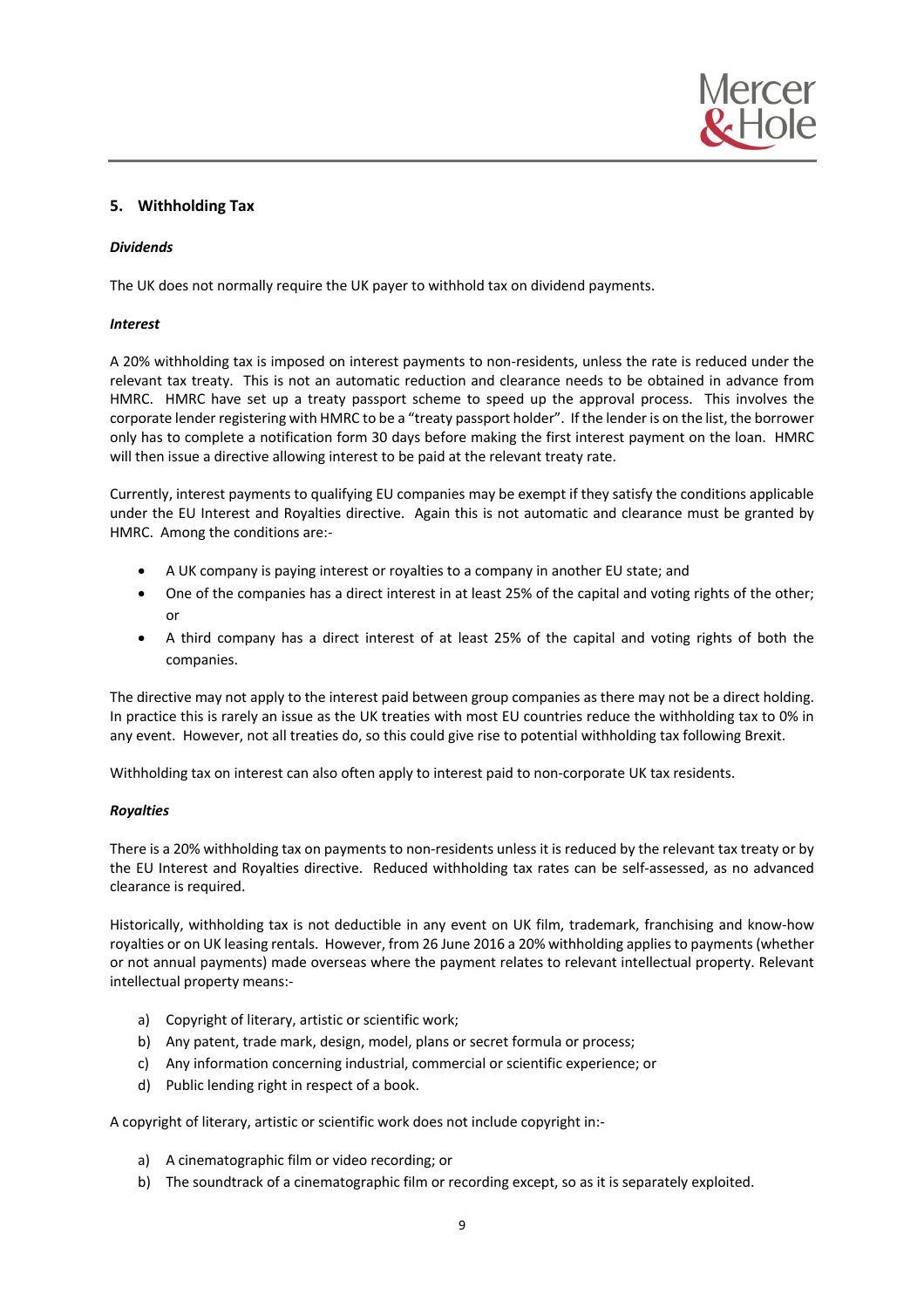

It may still be possible to make the payment gross (or with a reduced rate of withholding) where the payment falls within the terms of the EU Interest and Royalties Directive or a relevant double tax treaty. There is, however no right to pay gross (or use a reduced rate) under a double tax treaty where the payment is to a connected party and the payment is made as part of a treaty tax avoidance arrangement.

# *Offshore receipts in respect of intangible property*

From 6 April 2019 there has been a UK income tax charge on foreign entities in receipt of income from intangible property to the extent that it is referable to the sale of goods or services in the UK. This will not apply to foreign entities that are resident in jurisdictions that have a double tax treaty with the UK that contains a nondiscrimination clause.

The change will include embedded royalties and income from the indirect exploitation of intangible property in the UK. There is though a £10 million UK sales threshold before the charge is imposed.

## *Management fees*

There is no withholding tax on management fees.

# *Property fees*

Rental income received by a foreign resident is liable to a withholding of income tax of 20%. The withholding tax is a payment towards the final liability, which is determined when the individual's tax return has been submitted. Certain expenses are deductible in determining the final liability.

If a non-resident landlord appoints a UK agent who makes tax returns on behalf of the landlord, the tax is payable on the net profit. Where there is no agent the tenant has to account for the tax.

Alternatively, non-resident landlords can receive rent gross under the non-resident's landlord scheme. They need to register with the scheme and submit annual returns and payments to HMRC. This scheme continues to operate even though the profits of non-UK resident companies with a UK property business now fall within corporation tax.

## *Non-Resident entertainers and sports people*

Payments made in connection with appearances in the UK by foreign entertainers and sports people are subject to a maximum 20% withholding tax. Where expenses are paid on behalf of the person, the figure needs to be grossed up first so the maximum withholding is then 25% of the net expense.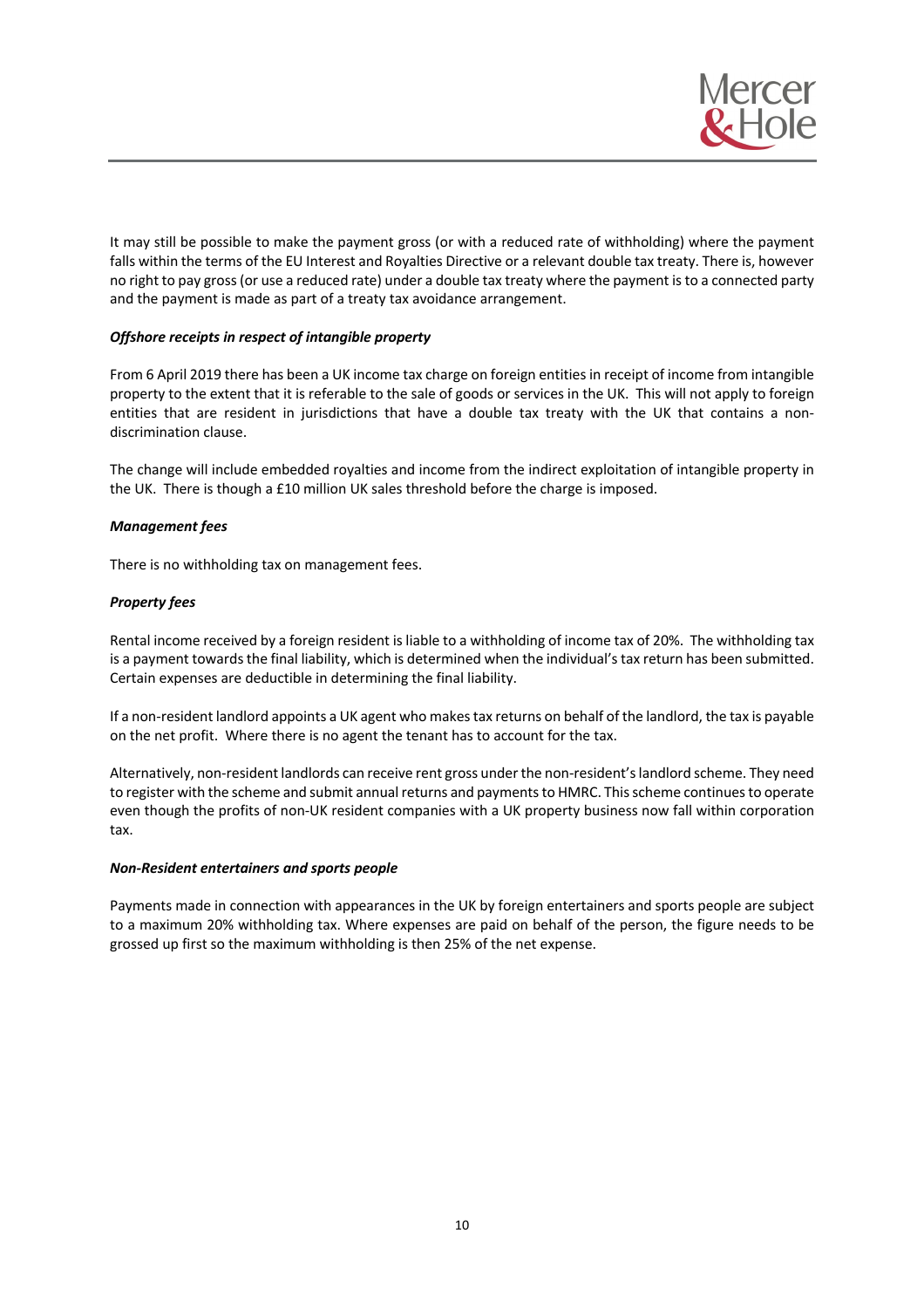

# **6. Capital allowances**

Capital allowances provide for the cost of capital assets to be written off against the taxable profits of a business (whether incorporated or not). Effectively they take the place in the tax computation of depreciation in the accounts.

There are differing rates of tax allowances available for capital expenditure on qualifying assets and it is important to properly analyse costs to ensure that relief is claimed at the appropriate rate. From a tax planning standpoint, it is important to:-

- Consider whether you are entitled to claim the Super Deduction
- Allocate the 100% annual investment allowance to assets that would otherwise qualify at the lowest rate;
- Consider claims under the short life assets regime to bring forward tax relief due;
- Ascertain the acquisition date;
- Consider the need for elections on acquisition.

The details of various categories and allowances available are given below.

## *Annual Investment Allowance*

A capped 100% allowance is available for expenditure on plant and machinery (excluding cars but including integral fixtures and long life assets). The relief is flexible; allocation of relief to different categories of qualifying assets is at the business' discretion.

The allowance is reduced proportionately for periods of less than 12 months and for groups and certain associated companies/businesses.

The current allowance of £1,000,000 has been extended to 31 March 2023.

# *Super Deduction*

The super deduction is in addition to the Annual Investment Allowance with no spending cap. It provides for a 130% first year deduction for expenditure on plant and machinery which is incurred on or after 1 April 2021 but before 1 April 2023.

In order to claim the deduction, certain conditions must be met including:

- The plant and machinery must be unused and nto second hand, and
- Cannot be within any of the the eight general exlcusions in section 46(2) of the the Capital Allowances Act 2001 which includes exclusions for cars and plant and machinerty for leasing.

# *Enhanced Capital Allowances*

100% tax relief was given, in addition to the Annual Investment Allowance, on 'green' assets including energy saving plant and machinery and very low emission cars - for a full list visit:-

# www.gov.uk/government/publications/enhanced-capital-allowance-scheme-energy-technology-product-list.

It is worth liaising with a specialist to see what equipment can be sourced as assets that do qualify for the 100% allowance as this can substantially enhance tax reliefs in the early stages, however, these reliefs expired on 1 April 2020.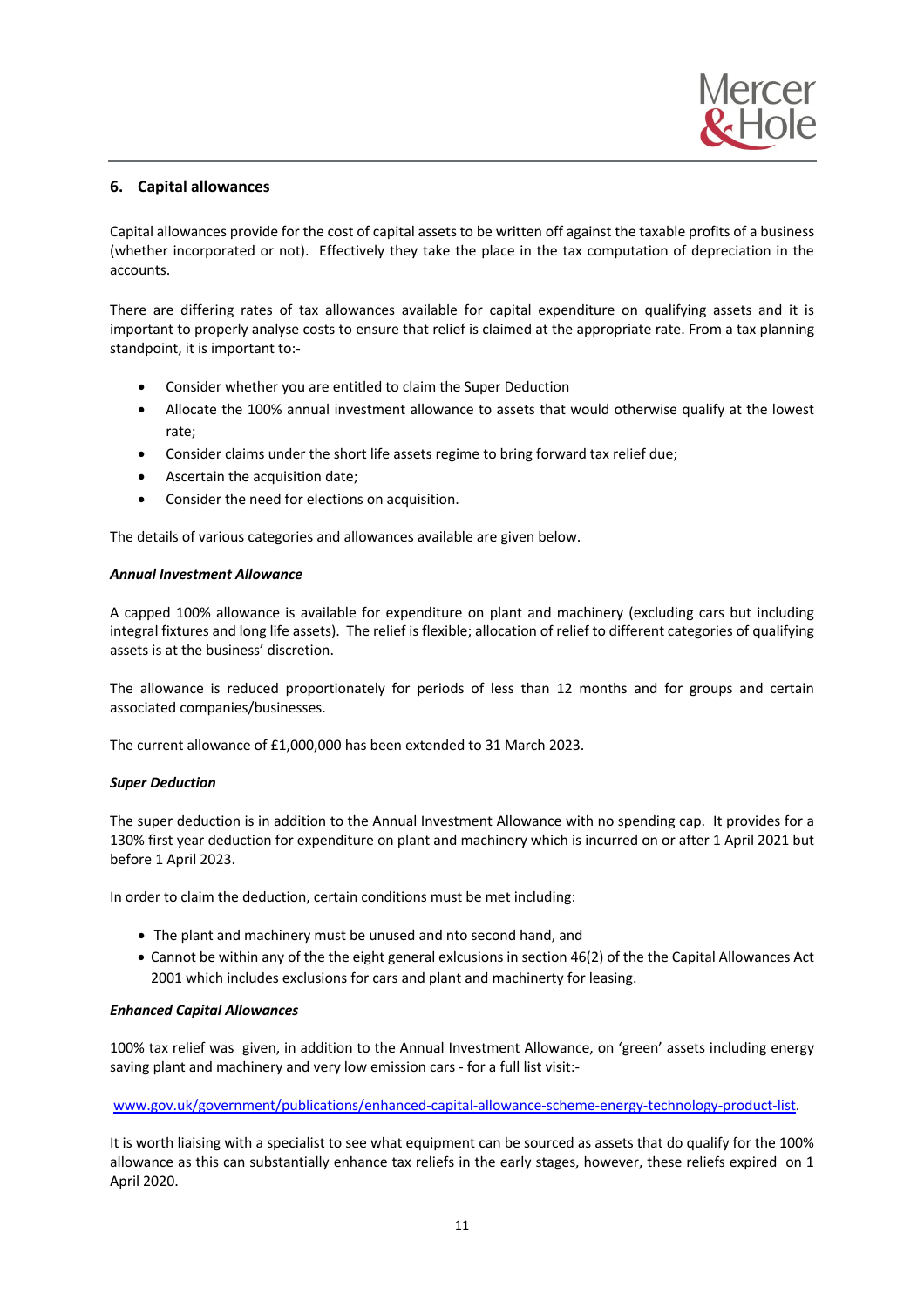

100% first year allowances are available on electric charging points for cars until 1 April 2023.

100% first year allowances are available for cars with a  $CO<sub>2</sub>$  emissions of 50g/km or less.

## *Research & Development*

Capital costs incurred on assets in connection with R&D qualify for 100% allowances, again in addition to the Annual Investment Allowance.

## *Short life assets*

These are assets that would normally fall within the general pool but are expected to be sold or scrapped within the eight years following the year of acquisition. These assets may be elected to be kept in single asset pools. If the proceeds of disposal within the period are less than the tax written down value, a balancing allowance is given on disposal. This can significantly advance tax relief. The relief can be of particular relevance where you buy a property and immediately refurbish it.

## *General pool*

This covers any plant that is not an integral feature (as below) and cars with  $CO<sub>2</sub>$  emissions below 110g/km. The general pool qualifies for writing down allowances at 18% on a reducing balance basis. Toilet and kitchen facilities are not included in the integral features list below so therefore qualify at the 18% rate.

## *Integral features pool*

This is a pool with writing down allowances at 6% (8% prior to 1 April 2019) on a reducing balance basis that includes not only integral features (see following list) but also long life assets (those with a life of more than 25 years), and thermal insulation.

Integral features cover:-

- Electrical systems (including lighting systems);
- Cold water systems;
- Lifts, escalators and moving walkways;
- Space or water heating systems, powered systems of ventilation, air cooling or air purification and any floor or ceiling comprised in such systems;
- External solar shading;
- Active facades.

## *Car Pool*

Cars with CO<sub>2</sub> emissions in excess of 50g/km (110g/km prior to 6 April 2021) form a separate pool that attracts writing down allowances at 6% (8% prior 1 April 2019) on a reducing balance basis.

## *Fixtures in commercial property*

With very limited exceptions, from April 2012 a buyer of previously used commercial property must agree with the seller the value of the fixtures in the building within two years of the acquisition.

Additionally, from April 2014, the buyer is only entitled to allowances to the extent that the seller has included such costs in its Capital Allowances pool.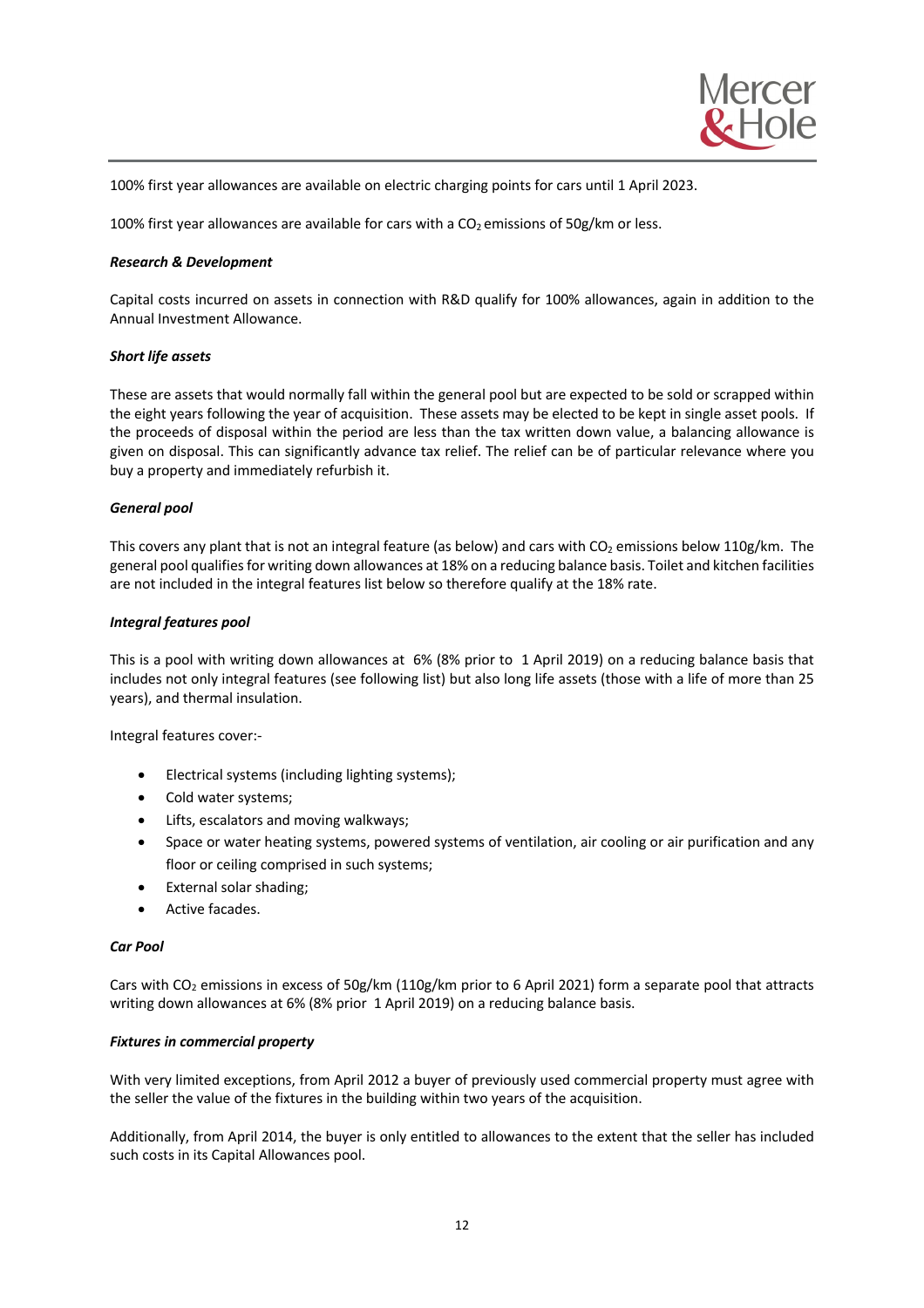## *Structures and buildings allowance (SBA)*

Capital expenditure on new structures and buildings incurred on or after 29 October 2018 will be eligible for SBA provided that no construction work was entered into before that date. SBAs are given on a straight line basis with an allowable deduction of 3% from 1 April 2020 (previously 2%) of the eligible cost per annum. Expenditure eligible for SBAs is not eligible for Annual Investment Allowance.

The relief is only available on the costs of purchase, construction or renovation; not the cost of land, alterations or demolition work.

## *Summary*

You will appreciate from the above, the various assets, classifications and rates that are potentially applicable for capital spend. It is important properly to identify these and we would recommend the involvement of a specialist at an early stage on any property acquisition. Ideally, we would recommend that advice is taken prior to acquisition as it may be possible to claim allowances on assets bought and immediately scrapped (under the short life assets regime) and then claim relief on the refurbishment. It is much harder to ascertain the position in arrears. The position on tax elections is crucial and advice should be sought before agreeing to any election on property acquisitions.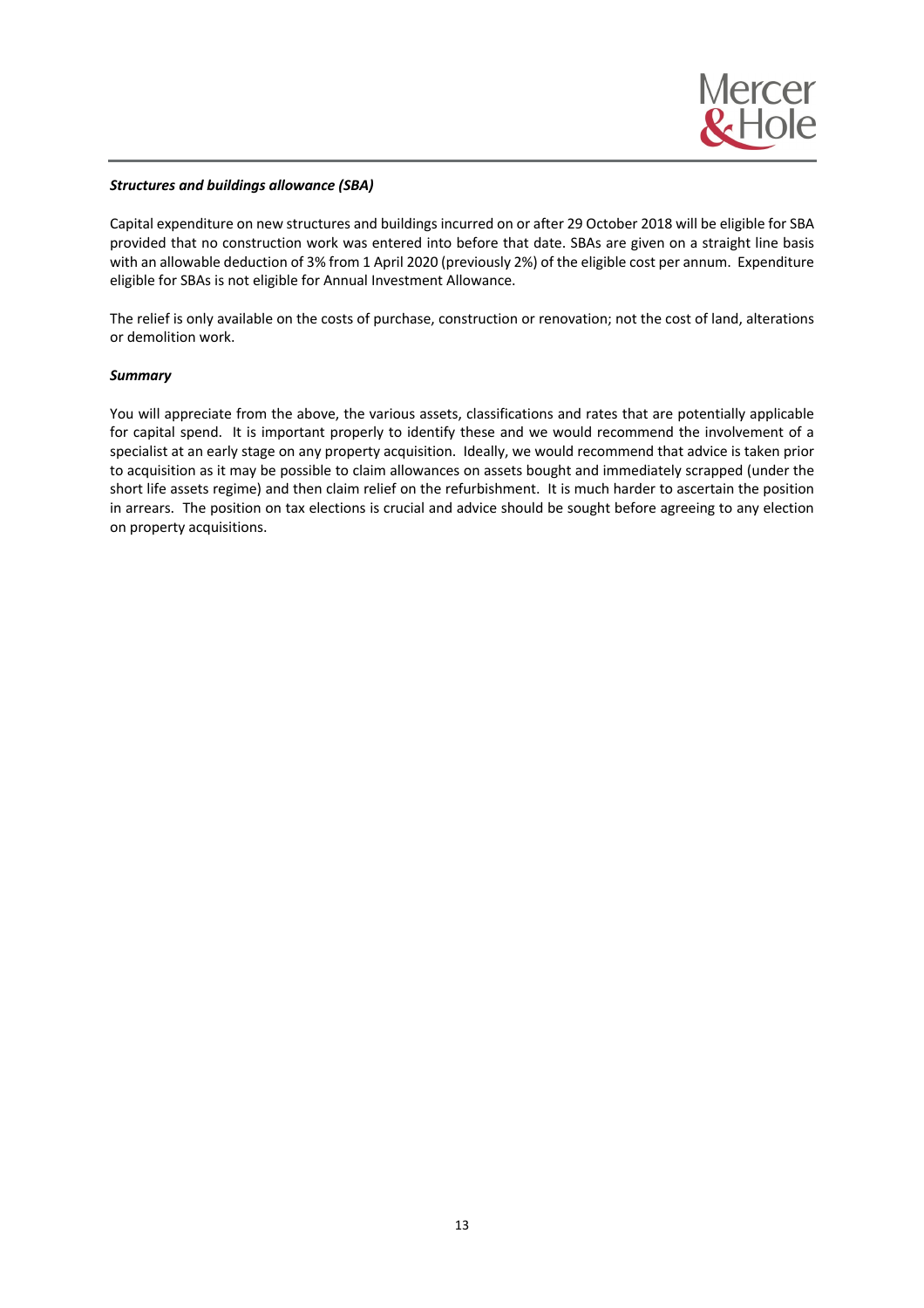# **7. R&D tax credits**

R&D tax credits provide potentially substantial tax incentives for companies that incur expenditure on qualifying research and development. The tax benefits are different depending on the size of the company.

For SME's for every £10,000 of qualifying expenditure incurred, the company can claim a deduction of £23,000 from its taxable profits. Additionally, loss-making companies can choose either to increase the value of their losses carried forward, or to surrender the tax credits in return for a cash payment. HMRC will repay 14.5% of the loss (equivalent to just over £33 for every £100 of qualifying expenditure).

For large companies, the relief is different, these companies receive a tax credit equal to 13% (12% to 1 January 2020) of the R&D costs. This receipt is taxable. The credit will initially be used to reduce any corporate tax liability within the group. If the tax credit exceeds the tax liability, then there are prescribed rules for set-off. One key advantage is that loss-making large companies are now able to receive a cash benefit from their R&D activities (although it will be repaid net of tax).

There is a lot of confusion over what constitutes R&D. Essentially the company has to be doing something new to the market in a field of either science or technology where, at the outset, it is looking to resolve an uncertainty. This covers a lot of areas and advice should be sought on the availability of relief.

As can be seen from the differing rates of relief, one crucial factor is whether or not the UK company (or the group) will be regarded as small or medium-sized. Broadly, a company or group is small or medium-sized if it has less than 500 employees and either:-

- An annual turnover of not more than €100 million; or
- Total assets on its latest balance sheet of not more than €86 million.

Additionally, the company must not be owned 25% or more by companies which are themselves not small or medium-sized for these purposes. There are, also, other tests on linked shareholders which need to be considered.

A company can potentially claim R&D tax credits on the costs of:-

- Employing staff for R&D, including salary, bonus, employers' NIC and employers' pension contributions;
- Consumables used up in the R&D process and not included in a final saleable product;
- Externally provided workers and for SME's only, certain costs of subcontracting R&D (although the claim is restricted on such costs).

The impact of the relief can be significant, for example:

|                                                                      | £       |
|----------------------------------------------------------------------|---------|
| Qualifying labour costs                                              | 75,000  |
| Qualifying direct costs                                              | 20,000  |
| Attributable overheads                                               | 5,000   |
|                                                                      | 100,000 |
| R&D uplift                                                           | 130,000 |
|                                                                      | 230,000 |
| Potential additional reduction in corporation tax liability (at 19%) | 24,700  |

This is a valuable relief in terms of reducing UK tax liabilities and should not be overlooked.

In the Autumn 2021 Budget, the Chancellor announced proposals to make the following changes with effect from 1 April 2023: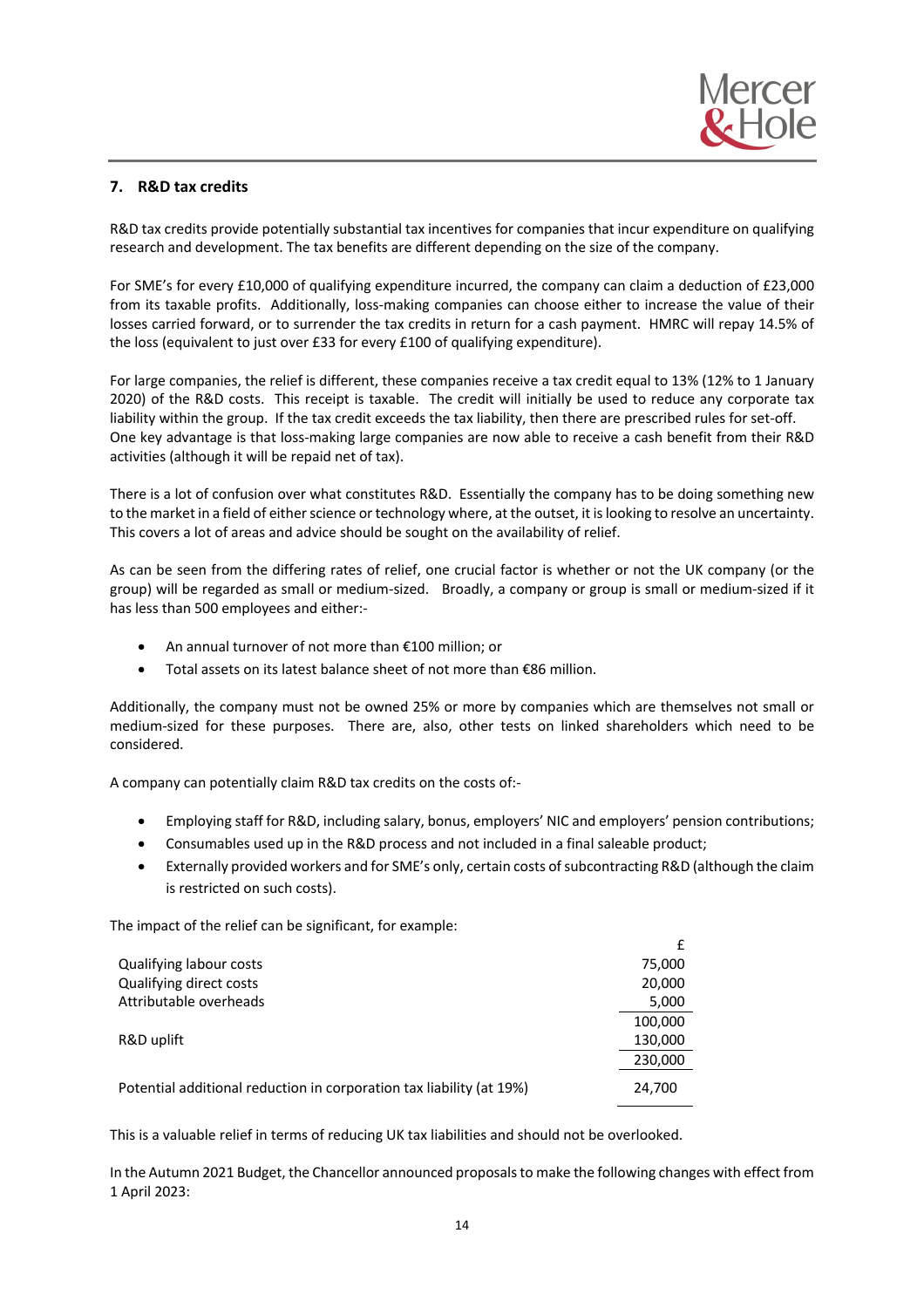

- Relief will be extended to cover cloud computing and data costs, and
- Will be refocussed on targeting innovation and investment undertaken in the UK.

Further details are expected in due course.

# **8. Tax Interaction between the UK and overseas companies**

# *8.1 Relief for non-UK losses*

The UK does permit, to a limited degree, the surrender of losses from overseas companies against profits of UK companies. The legislation applies where a UK parent company has a foreign subsidiary that has incurred a foreign tax loss, and that subsidiary is either resident in the EEA or has incurred the loss in a permanent establishment in the EEA. Provided certain conditions are met, the UK parent company (or a UK subsidiary of the parent company) may be able to claim an amount representing the foreign tax loss against its profits.

There are four conditions, each of which must be satisfied, to enable a claim for loss offset to be made in the UK. These are:-

- The loss must be of the same nature as losses that are already allowable under the UK's group relief rules;
- There is a loss under the rules of the EEA territory of residence of the surrendering company;
- The loss is one which cannot be relieved in the EEA territory of residence and has not been relieved in any other territory;
- The loss cannot be relieved by an intermediate foreign company in the ownership chain.

# *8.2 Miss-match provisions*

Care needs to be taken over the anti-avoidance hybrid miss-match rules.

Mismatches can include either double deductions for the same expense or deductions for an expenses without the corresponding receipt being taxed.

In the case of double deductions, the primary response is to deny a deduction to the parent or investor company. If this does not occur the secondary response is to deny the deduction to the hybrid entity or permanent establishment.

In the case of deduction/non-inclusion the primary response is generally to deny a deduction for the payer. If this does not occur, the secondary response is to bring the receipt into charge for the payee.

# *8.3 Profit fragmentation*

In 2019 the government introduced an anti-avoidance measure on profit fragmentation . This will apply to sole traders, partnerships and most private companies namely those controlled by their directors or by five or fewer shareholders. The aim is to prevent UK-resident traders diverting profits to an entity resident in a territory with significantly lower taxes than the UK.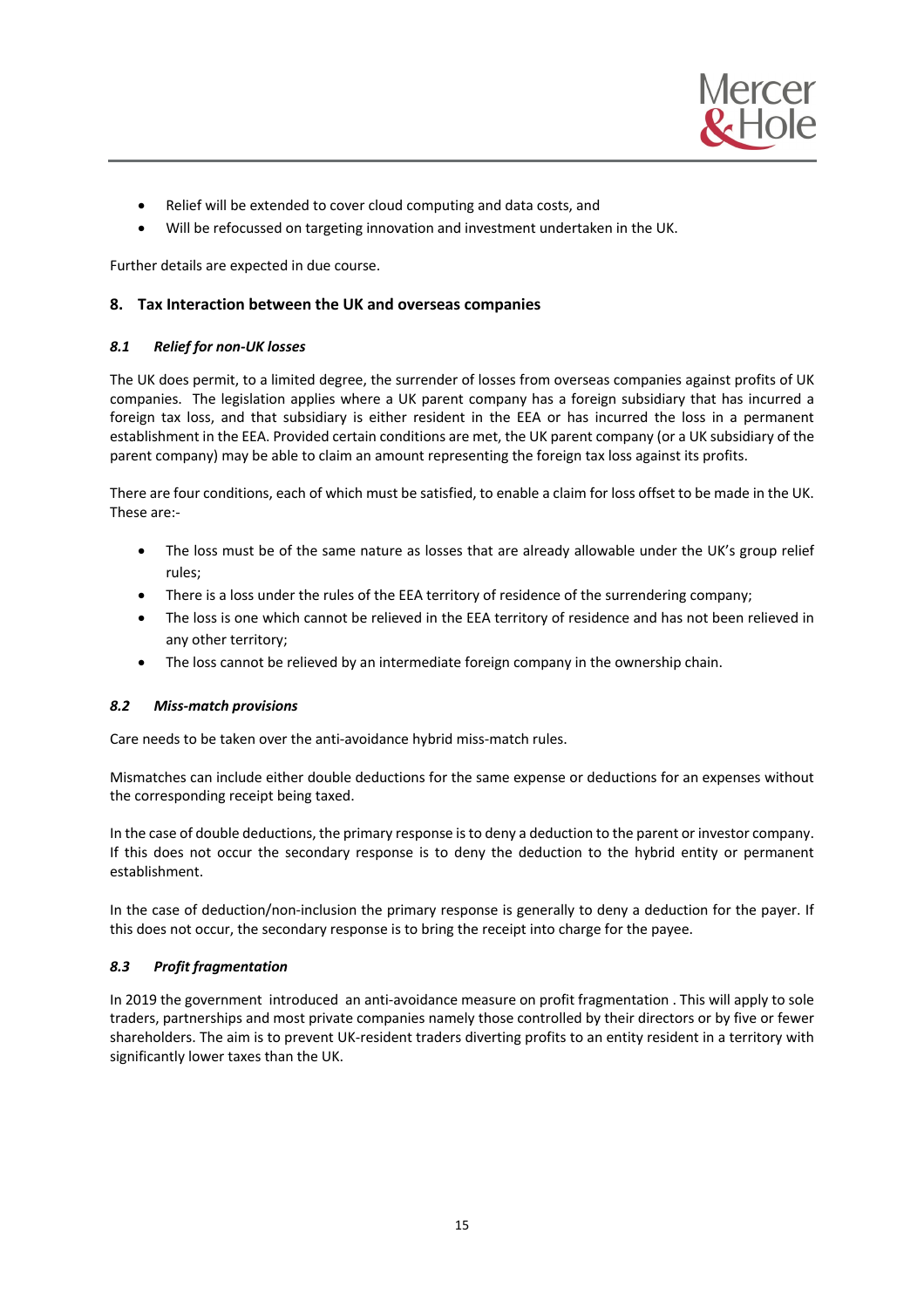

# **9. Large company issues**

# *Transfer pricing*

Most countries now have detailed rules governing the pricing of transactions between related parties. These are usually tax rules but they stem from the basic legal requirement that companies, for example subsidiaries that form part of a group, account for goods and services bought or sold regardless of whether those transactions are with third parties or other group members. Many countries also have formal or informal rules on compliance (for example the preparation of transfer pricing documentation) and operate penalties for non-compliance.

The OECD has agreed a general principle - the arm's length principle - which should govern transactions of this sort and has published detailed guidelines on its application. The UK has adopted these guidelines in tax law.

In the UK, transfer pricing rules apply to a wide range of transactions including those between two UK companies or between any person (including individuals and charities) and a company or partnership. In principle, the rules cover almost everything from sales or purchases of goods and services, to intellectual property, debt or deemed transactions that are not reflected in any accounts. As a general principle, the 'arm's length' rule applies to transactions between connected parties and provides that, for tax purposes, such transactions are treated by reference to the profit that would have arisen if the transactions had been carried out under comparable conditions by independent parties.

Importantly, there is an exemption for small companies and also for medium-sized companies unless HMRC otherwise direct. This will apply for most SME's, subject to details of the other group companies and the ownership of the companies. Very briefly, a business is regarded as small for transfer pricing purposes if it has no more than 50 staff and either an annual turnover or balance sheet total of less than €10 million. A business is medium-sized if it has no more than 250 staff and either an annual turnover of less than €50 million or a balance sheet total of less than €43 million.

# *Interest relief*

From 1 April 2017 for groups with UK interest costs of £2 million or more, tax relief is restricted to 30% of a group's earnings or by reference to a group ratio rule based on net the ratio of interest to EBITDA for the worldwide group.

The rules are complex and if applicable, detailed advice should be sought.

# *Country by Country (CbC) reporting*

The obligation to file a CbC report is targeted at large companies with total consolidated group revenue of €750 million or more.

There is an initial requirement to notify HMRC that reporting will be due. The notification is due to be filed by the end of the reporting period.

The CbC report itself must be filed in respect of the accounting period immediately following that in which the threshold requirement is met. So, if a group meets the threshold for the year ending 31 December 2020, the report must be filed in respect of the year ended 31 December 2021.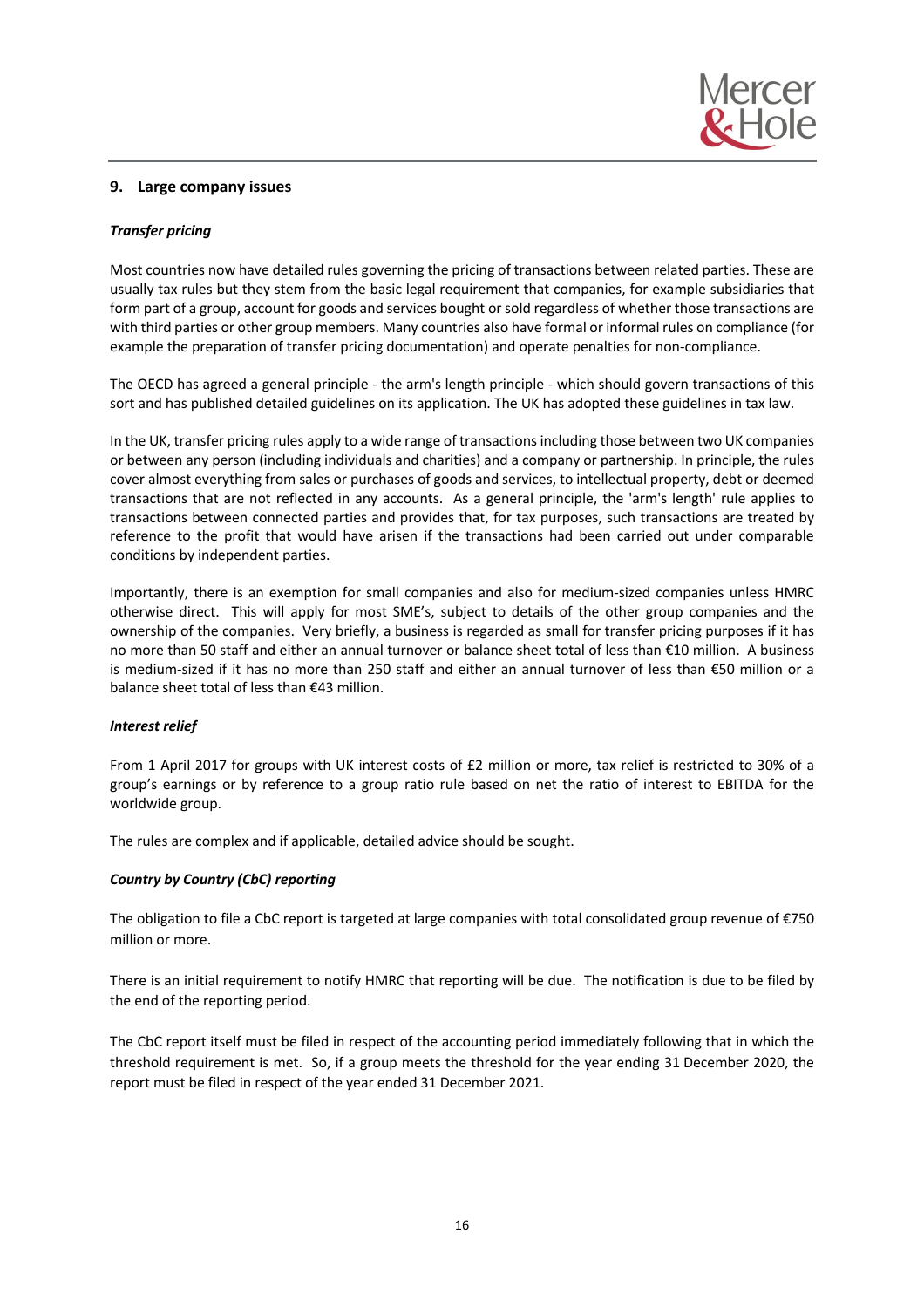

# *Tax Strategy*

Large corporations are now required to publish their annual tax strategy on their website. This obligation applies to UK groups with an annual turnover of £200 million or more, or a group balance sheet total of more than £2 billion. It also applies to any company within the country by country reporting regime.

# *Senior Accounting Officer*

The senior accounting officer (SAO) rules apply to companies who either alone, or together with other UK incorporated companies within their group, have a turnover in excess of £200 million and/or a balance sheet in excess of £2 billion.

The requirement is for all such companies to appoint a director or officer who, in the company's reasonable opinion, has overall responsibility for the company's financial accounting arrangements, the SAO.

The SAO is responsible for ensuring that the company establishes and maintains tax accounting arrangements appropriate to its size and complexity.

The company must notify HMRC annually of the name of each individual who acted as the company's SAO during the financial year. Failure to do so may result in a penalty of £3,000.

The SAO has to provide HMRC with an annual certificate confirming that the company had appropriate tax accounting arrangements throughout the financial year. If not, they must provide an explanation. Failure to do so may lead to two separate penalties of £5,000 being levied on the SAO personally.

The deadline for providing the certificates and notifying HMRC of the name(s) of the SAO(s) is the filing deadline of the company's accounts.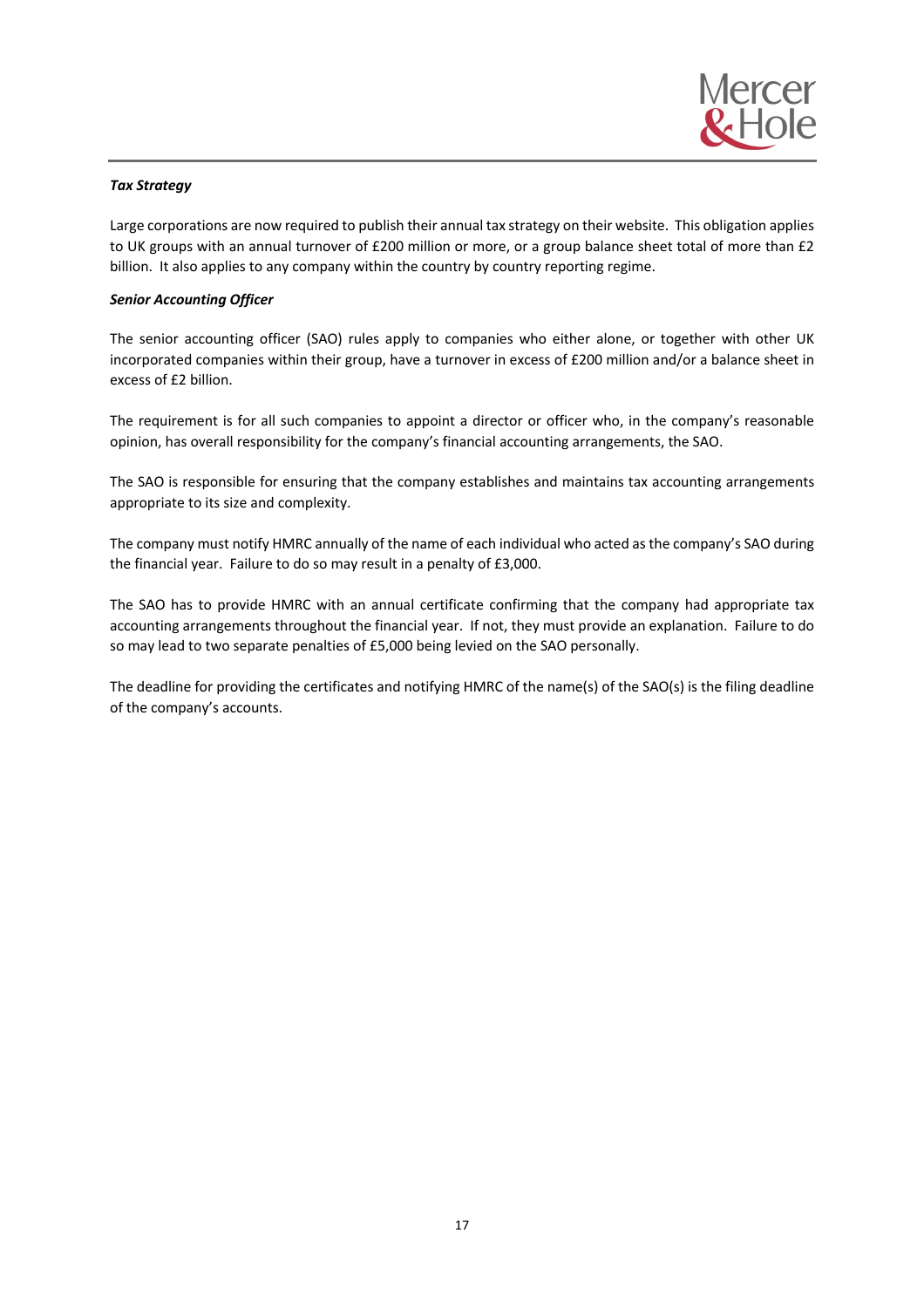

# **10. Diverted Profits Tax**

Diverted Profits Tax ("DPT") applies at the rate of 25% to profits of multinationals that have been artificially diverted from the UK. DPT is distinct from corporation tax and the UK considers it falls outside the scope of current tax treaties.

DPT applies in two distinct situations:-

- Where a group has a UK company (or a UK Permanent Establishment) and there is a tax mismatch as a result of transactions with a non-UK entity that lack economic substance. Broadly, there is a mismatch where the overseas tax is less than 80% of the UK tax that would have applied;
- Where a foreign company has artificially avoided having a taxable presence (permanent establishment) in the UK. There is a requirement that there is activity (people) in the UK.

There is an exception from DPT for SMEs. For cases involving the avoidance of a UK permanent establishment there are also exceptions where either:-

- Total UK sales made by the group that are not within UK corporation tax are less than £10 million per annum; or
- UK expenses of the group are less than £1 million.

# **11. Digital Services Tax**

From April 2020 a new Digital Services Tax (DST) was introduced. It is a 2% tax on revenues of certain digital businesses that derive value from UK users. DST will apply to:-

- Revenues generated from search engines, social media platforms and online market places that are linked to UK users, subject to a £25 million annual allowance.
- Groups that generate revenues in excess of £500 million per year for such businesses globally.

There will be safe harbour provisions for loss making companies. There will also be provisions to reduce the effective rate of the tax for businesses with very low profit margins.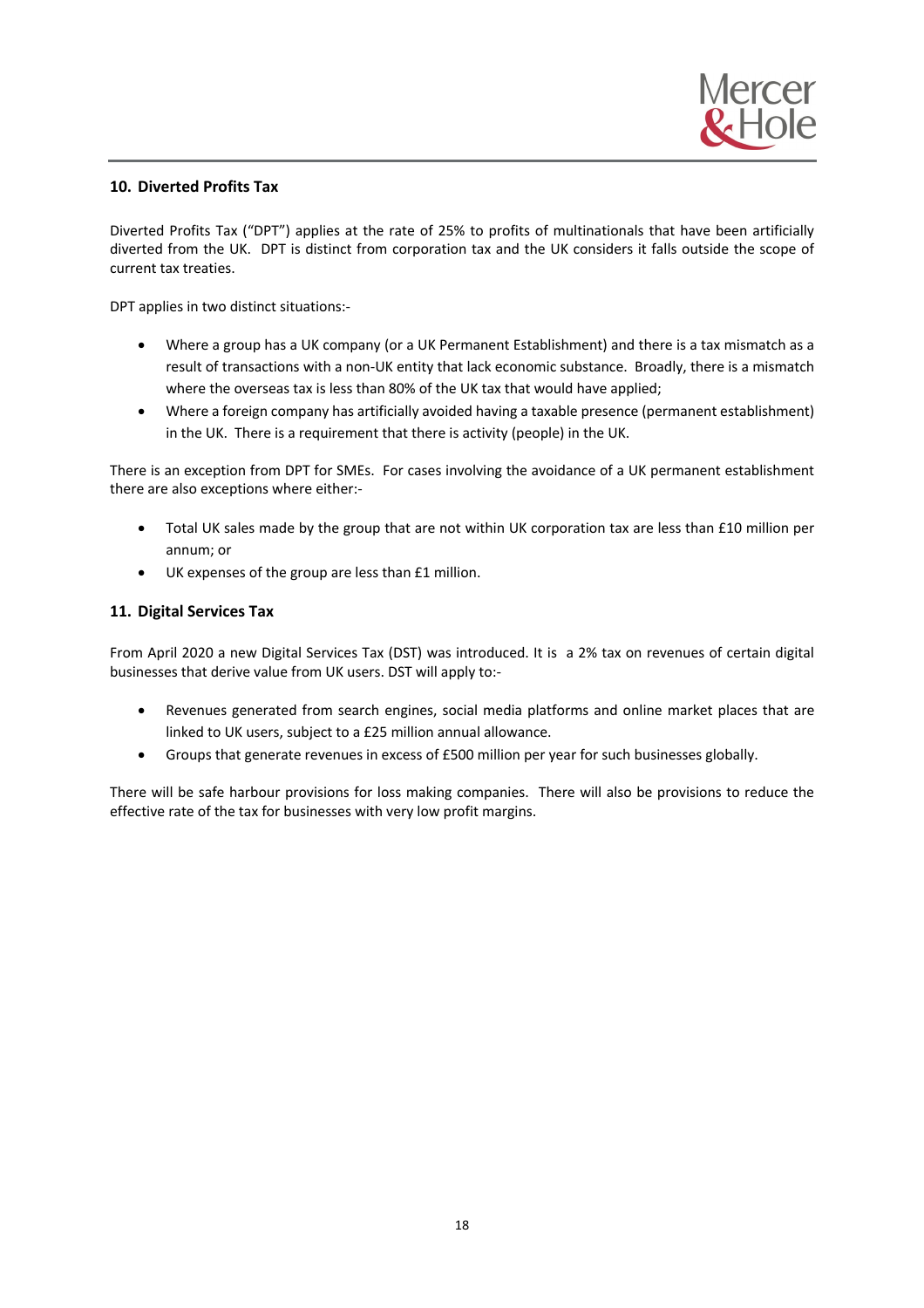

# **12. Employee issues**

# *Remuneration*

Employees' cash remuneration is paid under deduction of PAYE, income tax and NIC. This applies to:-

- Salary;
- Bonus;
- Cash allowances including housing allowance;
- Payment of personal liabilities e.g. school fees.

Where employees are provided with additional benefits there are specific tax provisions concerning the reporting and taxation of these. Where the expense is incurred by the company on the employee's behalf, the cost to the employer including any VAT not reclaimable but excluding the employer's NIC cost, is a benefit in kind. This will be reported on a form P11D and tax will be due for payment by the employee. It is likely that HMRC will seek to adjust for the cost of such benefits through the code number operated on the salary payments. It is possible for the employer instead to payroll some benefits.

Certain payments may be provided free of tax. The most common are:-

- Payments into a registered pension scheme;
- Meals provided in a staff canteen;
- Drinks and light refreshments at work;
- Parking provided at or near an employee's place of work;
- Workplace nursery places provided for the children of employees;
- Certain other employment supported childcare up to £55 a week (not available to new entrants after October 2018);
- In-house sports facilities;
- Payments for additional household costs incurred by an employee who works at home;
- Removal and relocation expenses up to a maximum of £8,000 per move;
- The provision of a mobile phone or vouchers to make available a mobile phone (limited to one phone per employee only). The contract for the mobile must be in the company's name for the exemption to apply;
- Interest free loans up to £10,000;
- Christmas parties and other annual events capped at £150 per attendee.

Where certain conditions are met, expenses for employees travelling abroad may be exempt. There are tax differences depending on whether or not the duties are performed wholly or partly abroad. The exemptions are in three forms:-

- The costs of travelling to and returning from a foreign employment. To qualify:
	- The duties must be performed whilst outside the UK;
	- The employee must be UK tax resident;
	- The employer is a foreign employer the employee must be UK domiciled;
- Travel between employments abroad. Again, various tests must be met;
- Travel between the UK and an overseas workplace for an employee who is UK resident and ordinarily resident. The travel must be wholly and exclusively for the performance of overseas duties that can only be performed there.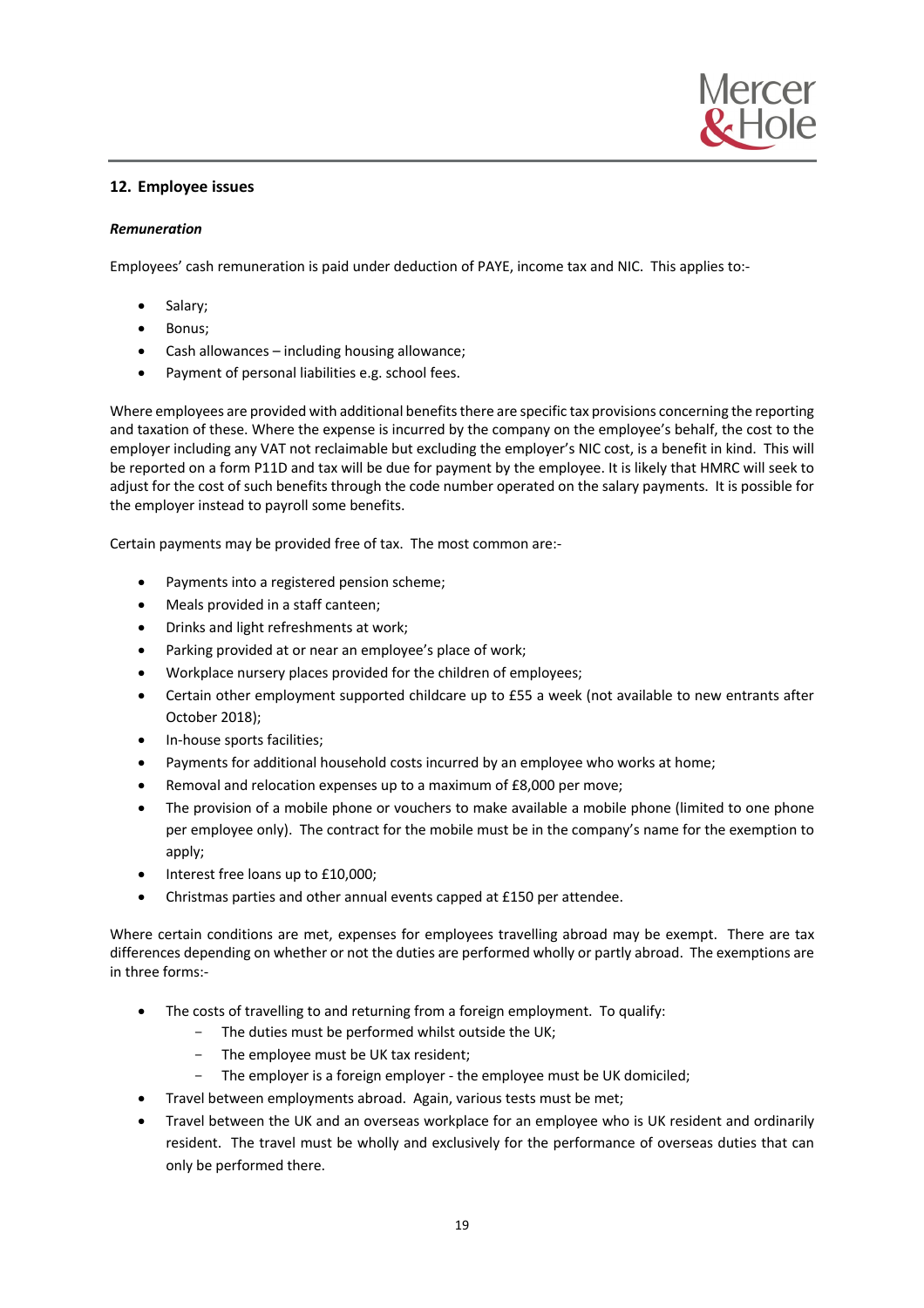

Where appropriate, some relief applies to an employee who works in the UK but is not UK domiciled. Provided the residence test as above is met, the employee is entitled to relief for five years from the date they came to the UK for the full cost of journeys to the UK from the place where he or she usually lives and back home after carrying out those duties. There is no limit on the number of such journeys. Additionally, if the employee's work in the UK keeps them in the UK for 60 days or more, tax relief is given on the cost of a spouse or civil partner and children travelling from their home to visit or accompany the employee to the place where he or she is working in the UK, and their return journey. However, this relief is capped at two outward journeys and two return journeys in each tax year for each member of their family.

It is important to note that this is an exemption from a charge to tax. It does not permit a claim against tax for any such costs not met by the employer.

# *Off-payroll working*

Currently where a contractor works through their own limited personal services company that company will need to assess whether the worker would be employed or self-employed and if applicable account for PAYE and National Insurance and the IR35 regulations. From 2021 this became the obligation of the person paying the service company to make that assessment and operate PAYE.

## *Non-resident directors coming into the UK*

Non resident directors are seen to be either employed by or will be office holders of the UK company. Where the non-resident director enters the UK for board meetings and the performance of other director duties, these are seen to be substantive duties and the earning attributable are taxable in the UK. This therefore gives rise to a PAYE withholding obligation for the UK company.

The non-resident director may then wish to complete a self-assessment tax return to reconcile his tax position at the end of each tax year.

There is a concession for National Insurance related to non-resident directors who are visiting the UK solely for board meetings (provided certain conditions are met). There may also be some specific exemptions available under international social security agreements.

# *Short-term business visitors coming into the UK*

Where a UK company has an employee from its international business travel to the UK for a short term business trip, PAYE and NIC obligations could be triggered from day one, where substantive duties are performed in the UK. Please note the fact that the traveller may be exempt from UK tax under the provisions of the Double tax treaty does not negate the PAYE obligation.

If the traveller is from a country which has a double tax treaty with the UK, an agreement can be sought with HMRC to relax the PAYE obligations and complete an annual report instead. The UK company will need to keep track of all international mobile employees from member overseas companies, even if their visit is directly to a client and they do not enter the UK company offices. This Short Term Business Visitor Agreement (STBVA) does not cover NIC (as the position will need to be considered separately), nor can non-UK resident directors be included in the report.

The STBVA annual report has a filing deadline of 31 May following the end of the tax year.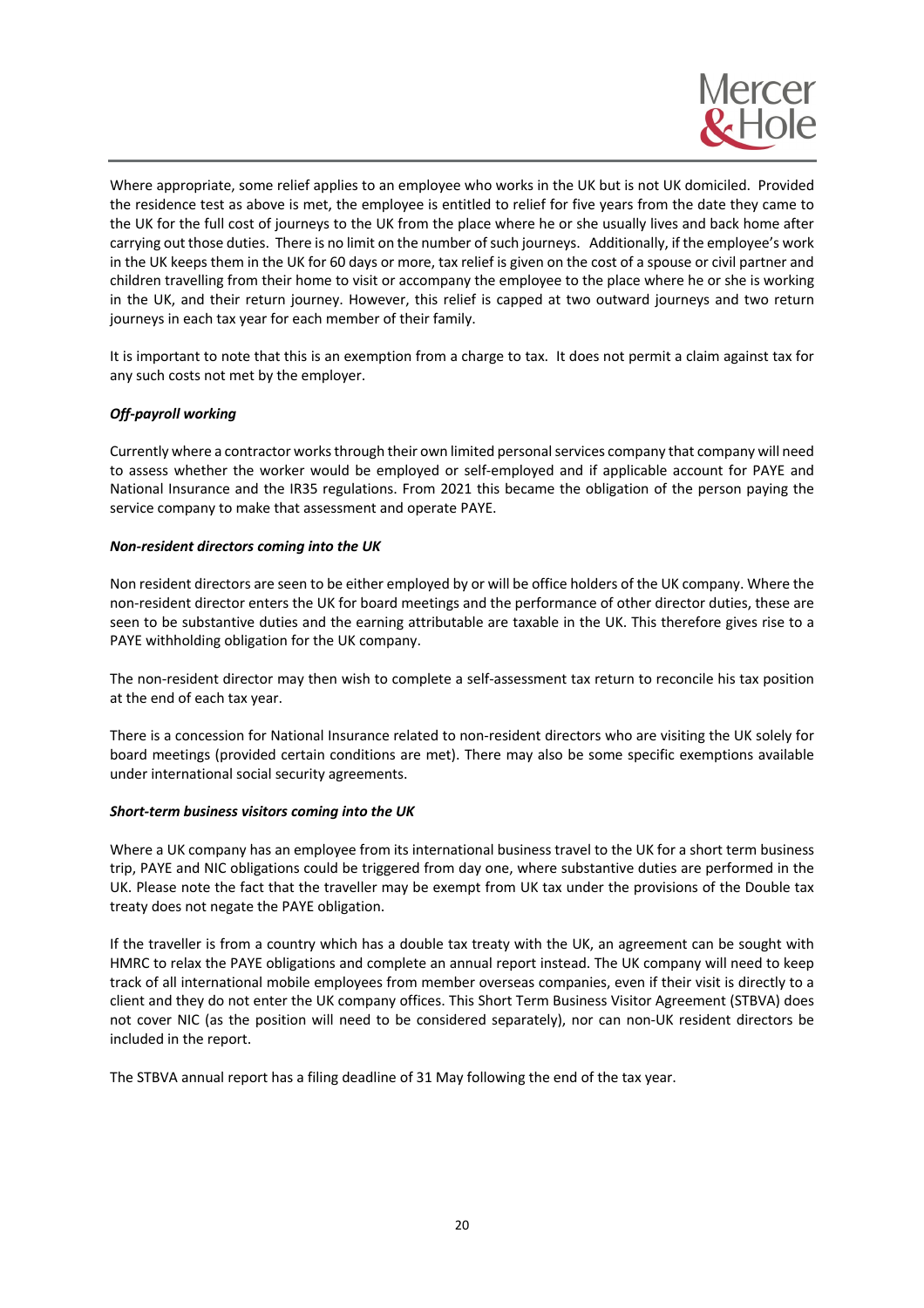

## *Employees coming into the UK*

## *Relocation costs*

The exemption for reimbursement of relocation costs may be particularly useful to companies looking to bring employees to the UK to work on a permanent basis. HMRC have provided a list of costs that can qualify for the exemption, subject to the £8,000 cap:-

- Costs of disposing of the existing home, such as legal fees, estate agent's fees, advertising, disconnecting gas, electricity, water and telephone supplies, rent, insurance, maintenance and security once the property is left empty and before you sell it;
- Costs of acquiring a new home including legal fees, loan arrangement costs, structural surveys and valuations, Stamp Duty, Land Tax and Land Registry fees, connection fees for gas, electricity, water and telephone supplies, removal costs, temporary storage;
- Travel and subsistence costs for family visits to the new location and travel when the actual house move takes place;
- Temporary accommodation provided for the employee at the new location;
- Costs of replacing domestic goods;
- Interest payments on certain bridging loans.
- Shipment of personal belongings

HMRC have also provided a list of expenses that fall outside the exemption:-

- Mortgage or housing subsidies if you move to a higher cost area;
- Interest payments for the mortgage on the existing home;
- Re-direction of mail;
- Council tax bills;
- The purchase of uniforms for the employee's children's new school;
- Compensation for losses.

Again, it should be noted this is an exemption for reimbursed payments. Tax relief is not available on expenses paid personally.

## *Employee accommodation*

For companies looking at bringing employees over to the UK on a temporary basis there is a specific exemption for the provision of accommodation for such employees, provided that the costs are "reasonable". HMRC regard an employee as having a temporary workplace where the situation is expected to last for less than 24 months.

Accommodation provided in other circumstances is taxable on the employee based on the cost of providing the accommodation if rented or in a hotel, or on the value of the property if the property is owned.

Where accommodation is rented privately and the company meets the costs the tax treatment will depend on whether the costs are part of the £8,000 relocation costs permitted. If not, the payments should be put through the payroll to collect the tax and NIC due thereon.

# *Company vehicles*

The provision of company vehicles causes a lot of tax issues. Where an employer makes a car available to an employee a benefit in kind is chargeable based on the list price (as opposed to cost price) of the car multiplied by a fixed rate. The multiple is dependent on the  $CO<sub>2</sub>$  emission of the car. Additionally, if any private fuel is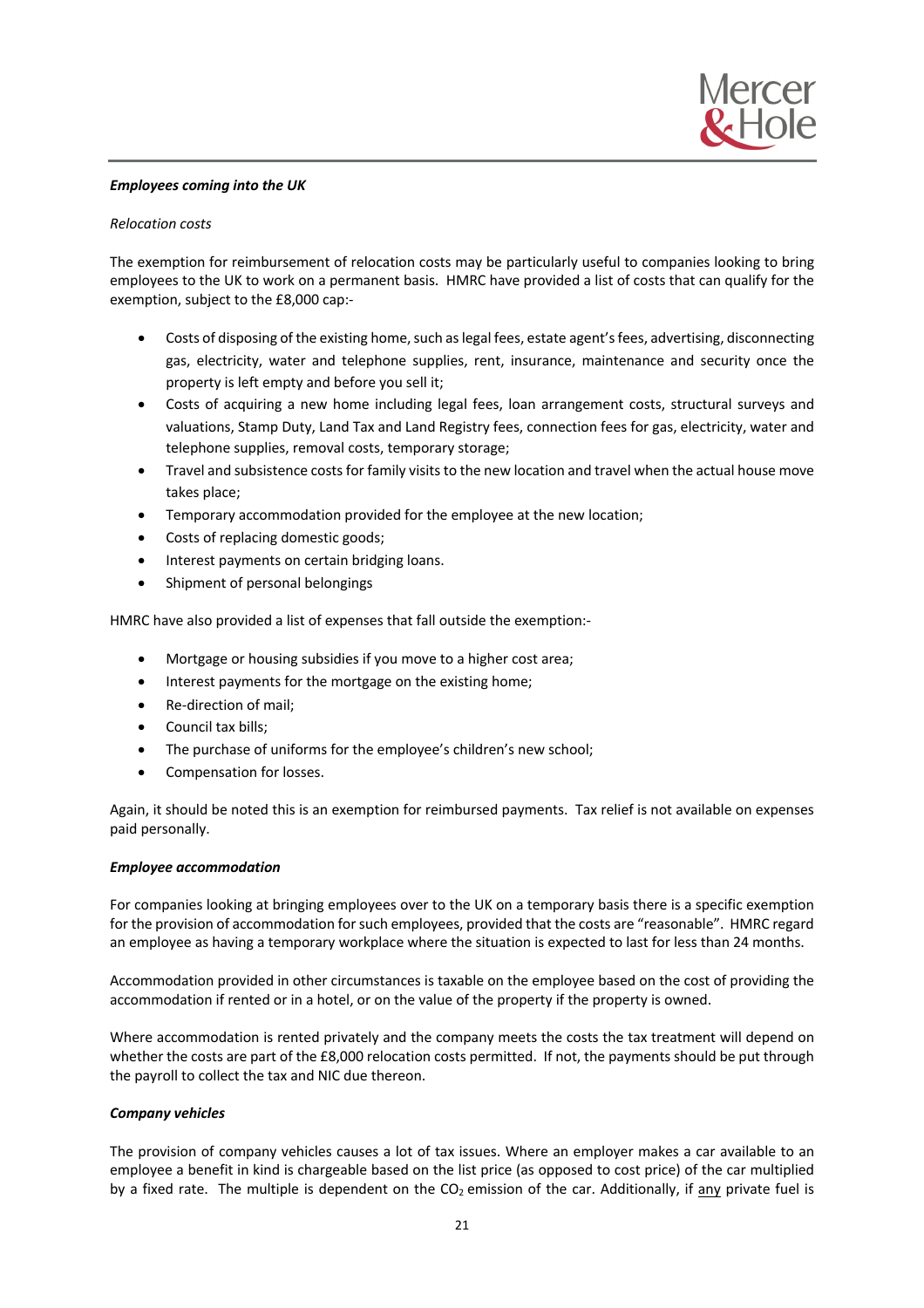

provided an additional benefit is charged at the same percentage on a flat £24,600 from 6 April 2021. The fuel benefit does not apply to electric cars.

Where the vehicle provided is a van that employees are permitted to use privately there is a standard benefit charge, normally £3,500 from 6 April 2021) for the use of the van and a further £669 for 2021/22 (£666 for 2020/21) for private fuel.

There are reliefs for electric vans which are taxed at a reduced rate.

## *Pension provision*

Workplace pension law has changed and employers are expected to place members of staff who meet certain criteria into a qualifying pension scheme and make contributions.

Staff members who meet the criteria will automatically be enrolled into the scheme. Staff members who do not meet the auto enrolment criteria must be told of their right to join the pension scheme if they wish. If a staff member does not wish to join the scheme they may opt out after having been auto enrolled, but the onus is on them to do so.

## *Apprenticeship Levy*

This affects employers in all sectors, but is, effectively, only paid where the annual pay-bills are in excess of £3 million. An employer's pay-bill will be based on the total gross employees' earnings subject to employers' NIC.

The levy is charged at a rate of 0.5% of an employer's pay-bill. Each employer will receive an allowance of £15,000 (0.5% of £3 million) to offset against their levy payment. There is a connected party rule, so employers who operate multiple payrolls will only be able to claim one allowance of £15,000. The levy is collected though PAYE and is payable alongside income tax and national insurance.

# *Shareholdings*

Shares in companies are commonly used by employers to reward, retain or provide incentives to employees. The most common forms of employment-related securities are share options and share awards. These may be provided to employees under a formal scheme which will usually have a written set of rules, or as informal oneoff awards.

Very broadly, the legislation provides that where shares and securities are provided to an employee or officer of a company at less than full market value, the money's worth of the shares (less any amount paid) will normally be taxed as earnings.

The position is different depending on whether the employee receives shares or an option. Shares give immediate ownership and the right to future dividends in the hands of the employee. It is recommended that the shareholding is governed by a formal Shareholders' Agreement that sets out procedures for managing the ownership and sets out values to be applied on an employee leaving, etc.

Many companies are happy for the employees to have the right to share in future growth and benefit from any exit, but do not wish to dilute ownership in the short to medium term. In these circumstances a share option scheme may be appropriate. A share option is simply a right to acquire a share in the company at a future date; the price and timescale may be set on grant of the option and exercise can be made conditional on length of service, performance, etc.

Approved option schemes normally permit employees to acquire shares in the future at a reduced cost without an income tax liability.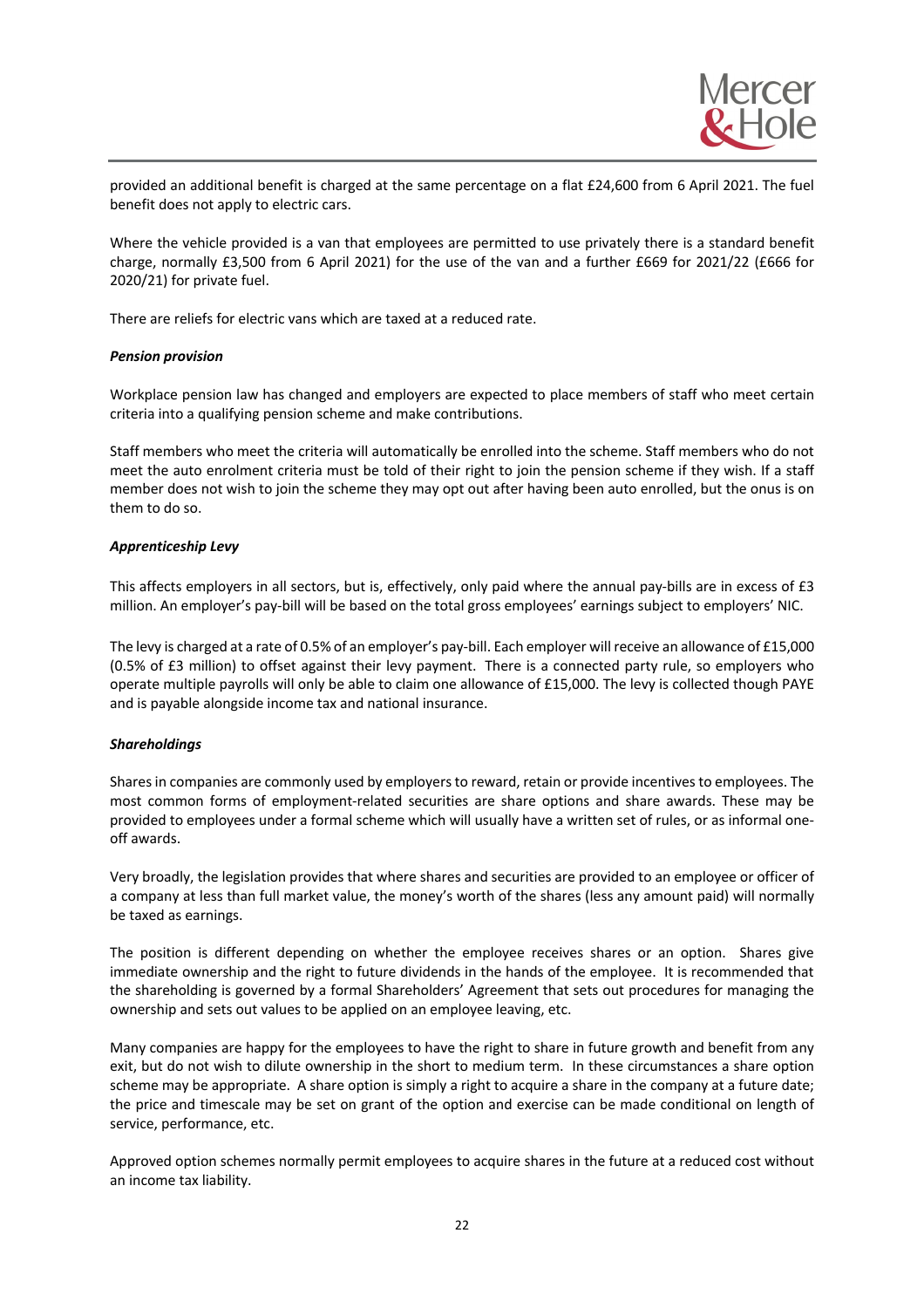

Unapproved share options carry no tax benefits; income tax is charged on the difference between the market value and the price paid on exercise of the option and capital gains tax at potentially 20% on the ultimate sale. Where the option is exercised in anticipation of a sale or listing the company has to account for PAYE (income tax and NIC) on the discount, and this is likely to be at the expected sale value.

The most flexible, tax efficient approved share option scheme currently available for UK trading companies is the EMI scheme. EMI schemes enable employees to participate in the growth of the company at a low risk. Options are issued over shares in the company, normally at today's price, with the right to exercise the options falling due at a future date or event. The right to exercise can be conditional on specified criteria, for example the employee's performance and/or on a sale of the business.

Since EMI is a share option scheme, the employees can choose whether to exercise or not and so are not taking any financial risk if the shares fail to increase, or fall in value during the option period. Assuming that the company continues to perform well and the shares increase in value the employees can then exercise the options and acquire shares at today's price with no tax cost. Even then there is no obligation to exercise; it is a personal choice.

Once the shares are held the employees would participate in any future sale and should pay only CGT, potentially at 10% if Business Asset Disposal Relief is available or at 20% if not.

The tax benefits of EMI schemes are: -

- No income tax charge on the employees when the option is granted;
- No income tax or NIC is payable on the exercise of the option, provided it was granted at market value or higher;
- CGT is payable on disposal on proceeds less cost;
- Business Asset Disposal Relief (reducing the rate of CGT to 10% on the first £1 million of gains) is available where employees acquire shares under EMI options and hold the shares and/or options 2 years (12 months for disposals before 6 April 2019) before any disposal;
- Tax relief in the company on the difference between the market value on exercise and the cost of the shares.

Key factors are that approved option schemes are not permitted in subsidiary companies and that only certain types of trade qualify for EMI.

# **13. ATED**

An annual tax charge based on property values applies to UK residential property owned by certain non-natural persons e.g. companies.

The current charges under the ATED exempt properties valued under £0.5 million (as at 1 April 2017) but thereafter the charges are for 2021/22:-

- £3,700 for properties valued between £500,000 and £1 million;
- £7,500 for properties with a value between £1 million and £2 million;
- £25,300 for properties with a value between £2 million and £5 million;
- £59,100 for properties with a value between £5 million and £10 million;
- £118,600 for properties with a value between £10 million and £20 million; and
- £237,400 for properties with a value over £20 million.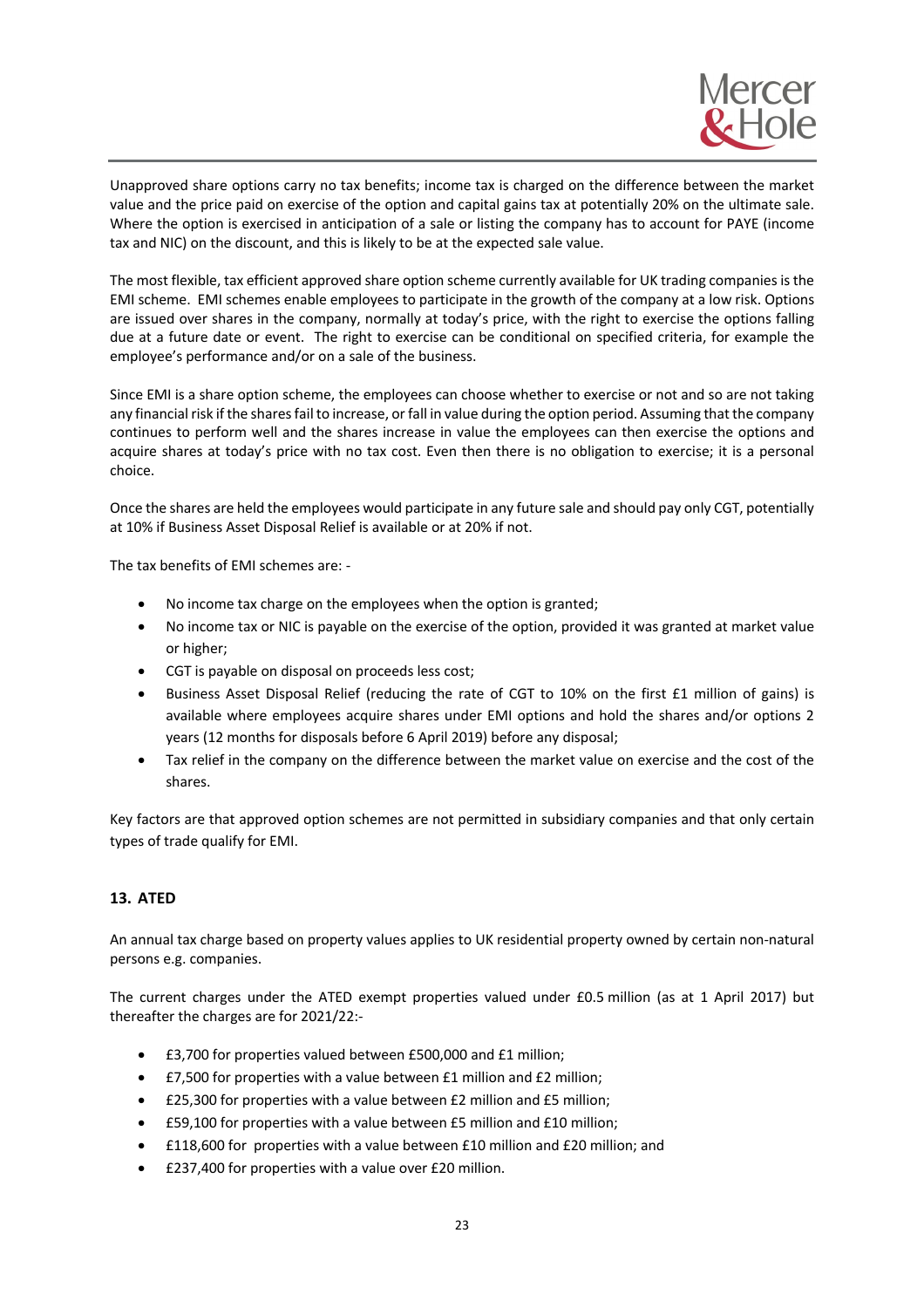

Properties need to be revalued every 5 years at which time the ATED is reassessed, with the next revaluation date being 1 April 2022 for the tax year 2023/24.

There are a number of reliefs available which can be claimed through the ATED return. In particular, no ATED will be due if the property is let to a third party on at arms-length terms. Property developers will also usually be able to claim relief.

Prior to 6 April 2019 a 28% tax charge applies to entities (regardless of tax residence) that dispose of UK residential property where ATED has been payable at some point in the period that the property was owned. This ATED surcharge is to be abolished from 6 April 2019.

Since 6 April 2015 a 20% charge applies to non-resident corporate entities that dispose of UK residential property even if they fall within the ATED exemptions.

From 6 April 2020 the profits on all UK properties held by non-resident companies will be subject to corporation tax.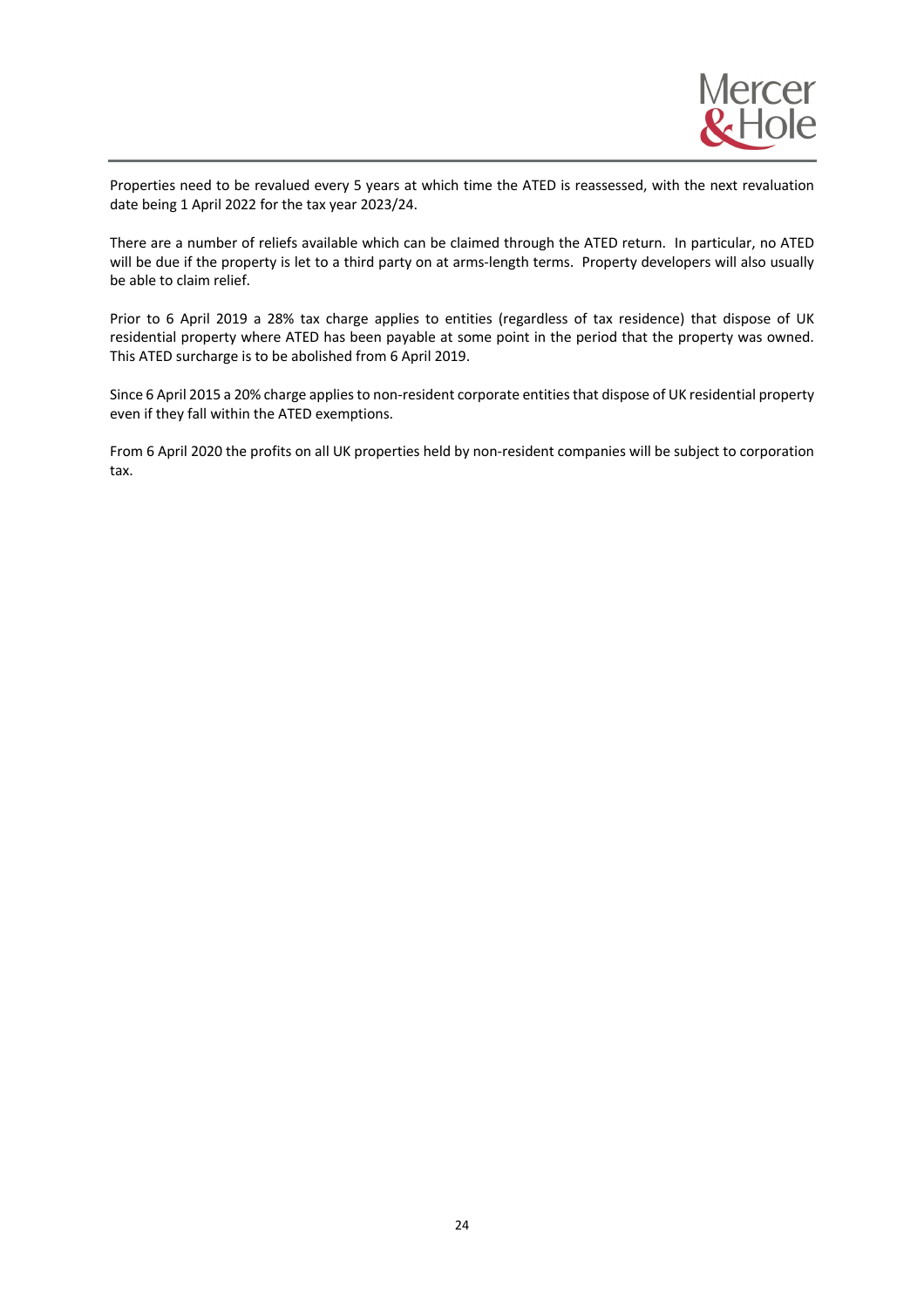

# **Appendix I - Summary tables and rates for 2021/22**

#### **Income Tax**

| <b>Bands</b> | 2021/22            | 2020/21 |                   |     |
|--------------|--------------------|---------|-------------------|-----|
| Basic rate   | £0 - £37,700       | 20%     | £0 - £37,500      | 20% |
| Higher rate  | £37,701 - £150,000 | 40%     | £37,501 - £150,00 | 40% |
| Highest rate | £150,000           | 45%     | £150,000          | 45% |

Dividends are subject to different tax rates; the first £2,000 (£5,000 10 year-period ended 5 April 2018) of dividends is "taxed" at 0%, within the basic rate limit at 7.5%, within the higher rate limit at 32.5% and thereafter at 38.1%.

There is also a limited nil rate band for non-dividend investment income, dependent on total income.

There are special rules for trusts, and also for individuals with income assessable on the remittance basis (e.g. certain non-UK domiciled individuals).

An additional charge applies to claw back child benefit where one income in a household exceeds £50,000.

#### **Personal Allowances**

|                                     | 2021/2022 | 2020/21  |
|-------------------------------------|-----------|----------|
| Personal allowance                  | £12.570   | £12.500  |
| Income limit for personal allowance | £100.000  | £100.000 |

The personal allowance is reduced by £1 for each £2 by which income exceeds £100,000, such that for individuals with taxable income over £125,000 no allowance is due.

## **Pensions**

|                                                                     | 2021/22    | 2020/21    |
|---------------------------------------------------------------------|------------|------------|
| Tax relief on pension contributions is governed by various limits:- |            |            |
| Lifetime allowance                                                  | £1,073,100 | £1,073,100 |
| Maximum contribution annual allowance                               | £40.000    | £40,000    |
| Minimum contribution and allowance                                  | £4.000     | £4.000     |
| Normal minimum pension age                                          | 55         | 55         |

Anyone with income above £240,000 (includng employer pension contributions) will see the annual allowance of £40,000 reduced by £1 for every £2 above £240,000. The maximum reduction is usually £36,000 which will be reached on an income of £312,000. Unused allowances from the previous three years may be carried forward, potentially increasing the current year's allowance.

## **Company Cars – annual benefits**

The annual benefit is a percentage of the list price, with the percentage dependent on the level of  $CO<sub>2</sub>$  emissions.

## **Fuel**

If fuel is provided for private use in a company car, the car benefit percentage is applied to a flat £24,600 from 6 April 2021.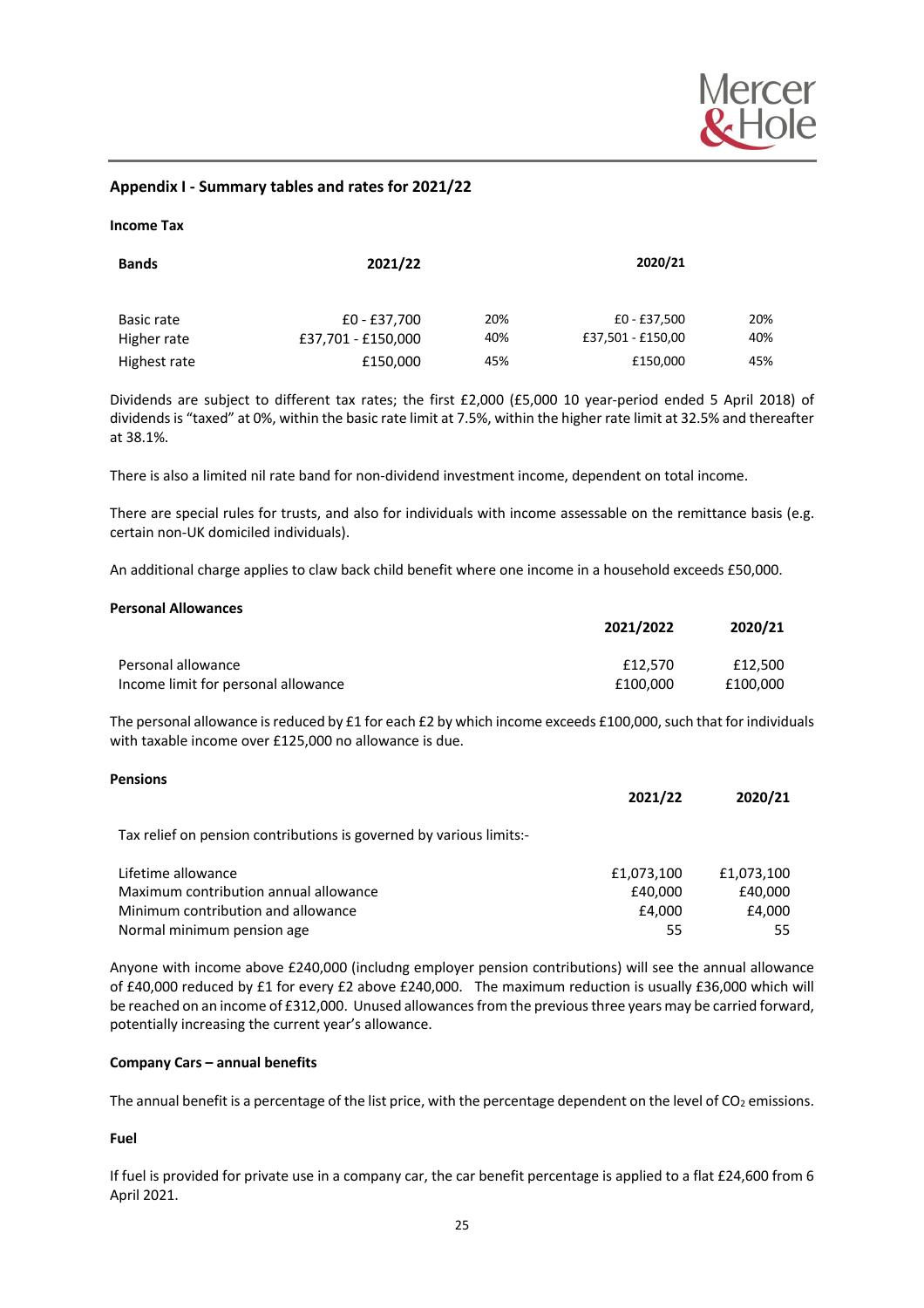

## **National Insurance Contributions (NIC)**

## *Class 1 - employees:*

| 2021/22         |            | 2020/21         |            |  |
|-----------------|------------|-----------------|------------|--|
| Weekly earnings | Percentage | Weekly earnings | Percentage |  |
| Up to £184      | Nil        | Up to $£183$    | Nil        |  |
| £184.01 - £967  | 12%        | £183.01 - £962  | 12%        |  |
| Over £967       | 2%         | Over £962       | 2%         |  |

## *Class 1 - employers:*

| Weekly earnings | Percentage | Weekly earnings | Percentage |
|-----------------|------------|-----------------|------------|
| Up to £170      | Nil        | Up to $£169$    | Nil        |
| Over £170       | 13.8%      | Over £169       | 13.8%      |

No employers' national insurance is payable for employees under the age of 21 and apprentices under 25 up to £967 a week

An employment allowance of £4,000 per employer can usually be offset against the employer's national insurance (previously £3,000). The relief **has** to be claimed. From 2020 this will only apply to small businesses (total NIC to be less than £100,000)

## **Capital allowances**

| Expenditure on:                                              | 2021/22 | 2020/21 |
|--------------------------------------------------------------|---------|---------|
| Plant and machinery ignoring annual investment allowance     | 18%     | 18%     |
| Plant and machinery in certain designated assisted areas     | 100%    | 100%    |
| Motor cars acquired on or after April $2009 - CO2$ emissions |         |         |
| Og/km (new and unused or car is electric)                    | 100%    | 100%    |
| $<$ 50g/km                                                   | 18%     | 18%     |
| New or second hand >50g/KM                                   | 6%      | 6%      |
| New zero emission goods vehicles                             | 100%    | 100%    |
| Long life assets/integral features in buildings              | 6%      | 6%      |
| Research & development                                       | 100%    | 100%    |
| Environmentally beneficial plant and machinery               | 100%    | 100%    |
| Plant or machinery for certain refuelling stations           | 100%    | 100%    |
| New structures and buildings                                 | 3%      | 3%      |

There is a 100% annual investment allowance for companies, groups or related entities on the first £200,000 of capital expenditure on plant and machinery including long life assets and integral features, but excluding cars. This increased to £1 million for a limited three year period from 1 January 2019.

The is also a super deduction in addition to the Annual Investment Allowance with no spending cap. It provides for a 130% first year deduction for qualifying expenditure on plant and machinery which is incurred on or after 1 April 2021 but before 1 April 2023.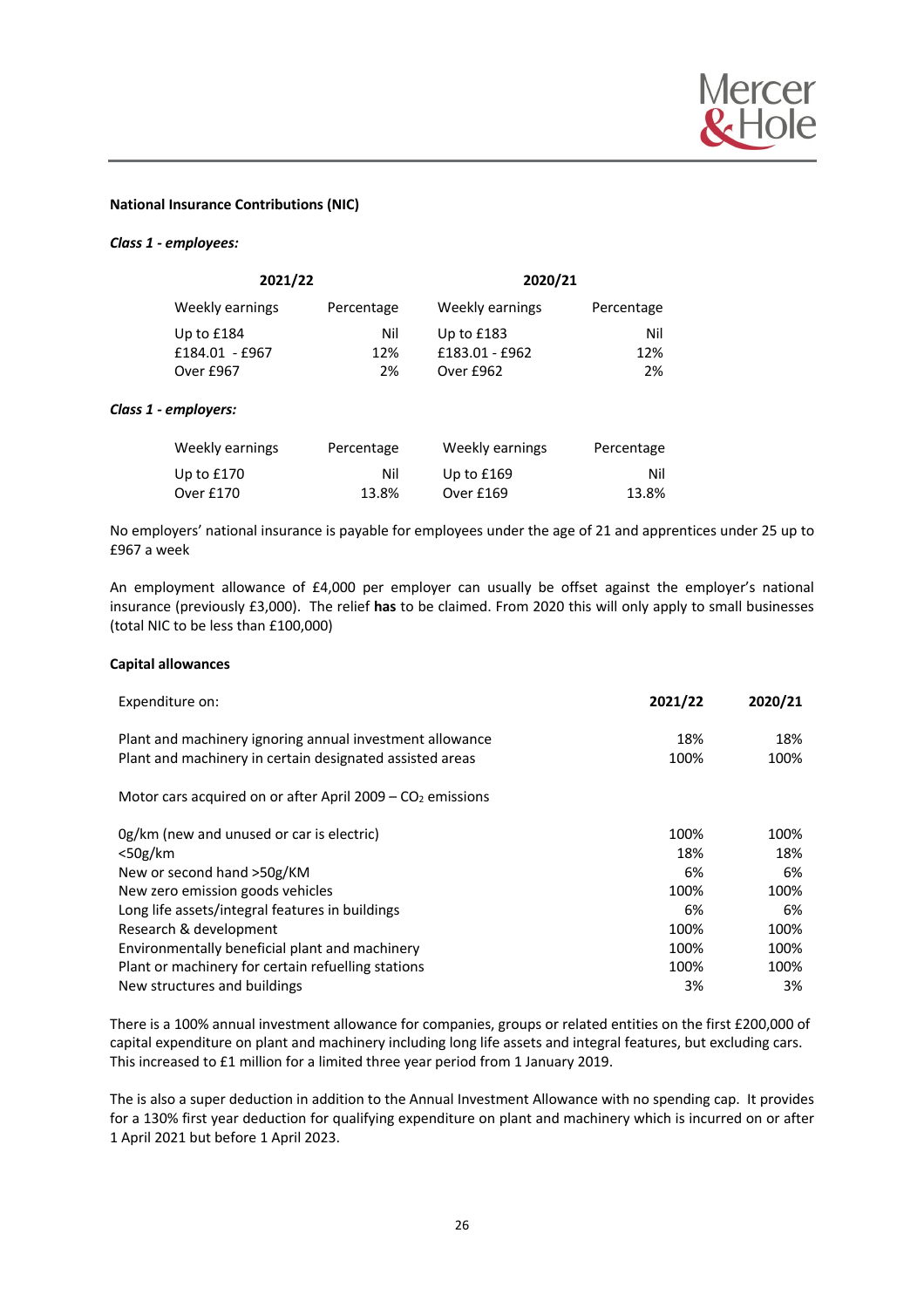

# **Appendix II - Making Tax Digital The Government's plans for MTD are a total transformation of the existing tax system.**

The intention is that ultimately **all** taxpayers; individuals, partnerships and companies, will have their own digital tax account, provide digital reports and be able to see all of their taxes in one place.

HMRC has now issued draft legislation and guidance, including Making Tax Digital for VAT. (www.gov.uk/government/publications/vat-notice-70022-making-tax-digital-for-vat/vat-notice-70022 making-tax-digital-for-vat)

In reality, whilst MTD is tax driven, the main areas where additional work is required are recordkeeping and accounting.

# **The timeline is: -**

Currently HMRC is seeking to collect tax in year on employees;

# **1 April 2019**

All VAT registered business with turnover over £85,000 will fall within the MTD regime - for VAT returns only;

# **6 April 2020**

This is the earliest date that **all** businesses (companies, partnerships, sole traders) and landlords with turnover or gross rents in excess of the VAT threshold, currently £85,000, will come into MTD whether or not they are VAT registered.

The £85,000 limit is for all sources, profits and rents, on a combined basis.

MTD will be voluntary for those under the VAT threshold.

# **VAT and MTD**

For the first VAT period starting on or after 1 April 2019 VAT returns will have to be made using functional compatible software approved by HMRC which must include:-

• Business name, address, VAT number and any VAT schemes used;

- For supplies made, the time made, value of and rate of VAT applicable to each supply and the VAT charged;
- Details of the output VAT and sales values per VAT rate (whether standard, reduced or zerorated, exempt or outside the scope).
- The time and value of each supply received, plus the amount of VAT that is recoverable and that which is not; and
- The amount of any adjustments or corrections;

MTD requires electronic links between the return figures submitted and VAT records supporting those figures covering VAT due and claimable (along with acquisition and reverse charge VAT and any VAT adjustments made).

MTD requirements can be met by a number of software packages not just one - provided they are digitally linked, so, for example, a business could record sales and purchases in an accounting package, transfer the figures to a spreadsheet which calculates the return figures which then sends the information to bridging software to submit to HMRC.

Some adjustments and calculations are permitted outside the functional compatible software, but care is needed to ensure these are compliant. Partial exemption calculations are an area of particular interest.

Digital links between internal software are required, whilst the digital submission to HMRC must be made via API enabled software.

It should be noted that HMRC is not intending to provide free software but has compiled a list of approved software suppliers.

# The list is available at

https://www.gov.uk/government/publications/soft ware-suppliers-supporting-making-tax-digital-forvat.